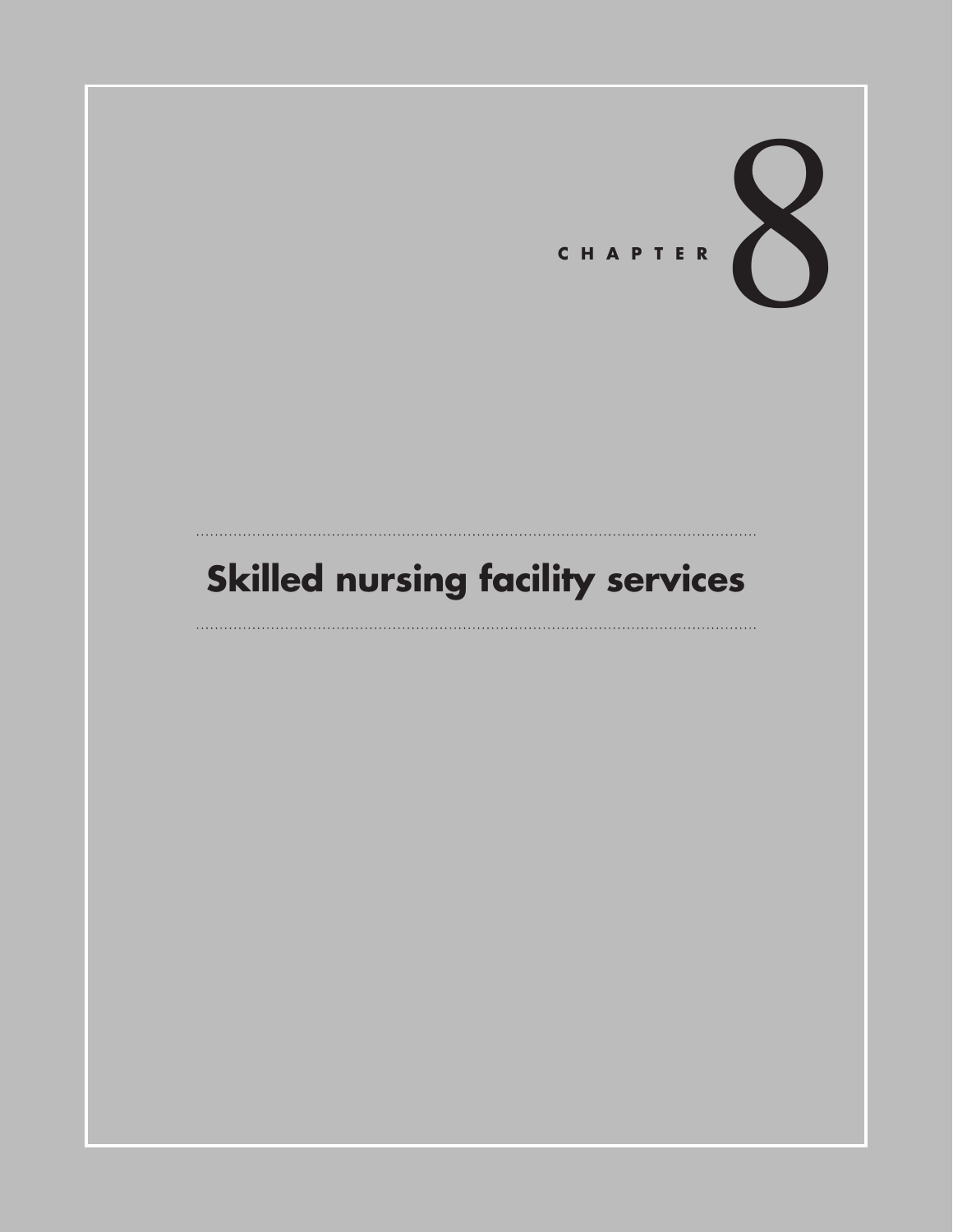# **RECOMMENDATION 8** The Congress should eliminate the market basket updates for 2018 and 2019 and direct the Secretary to revise the prospective payment system (PPS) for skilled nursing facilities. In 2020, the Secretary should report to the Congress on the impacts of the reformed PPS and make any additional adjustments to payments needed to more closely align payments with costs. **COMMISSIONER VOTES: YES 17 • NO 0 • NOT VOTING 0 • ABSENT 0**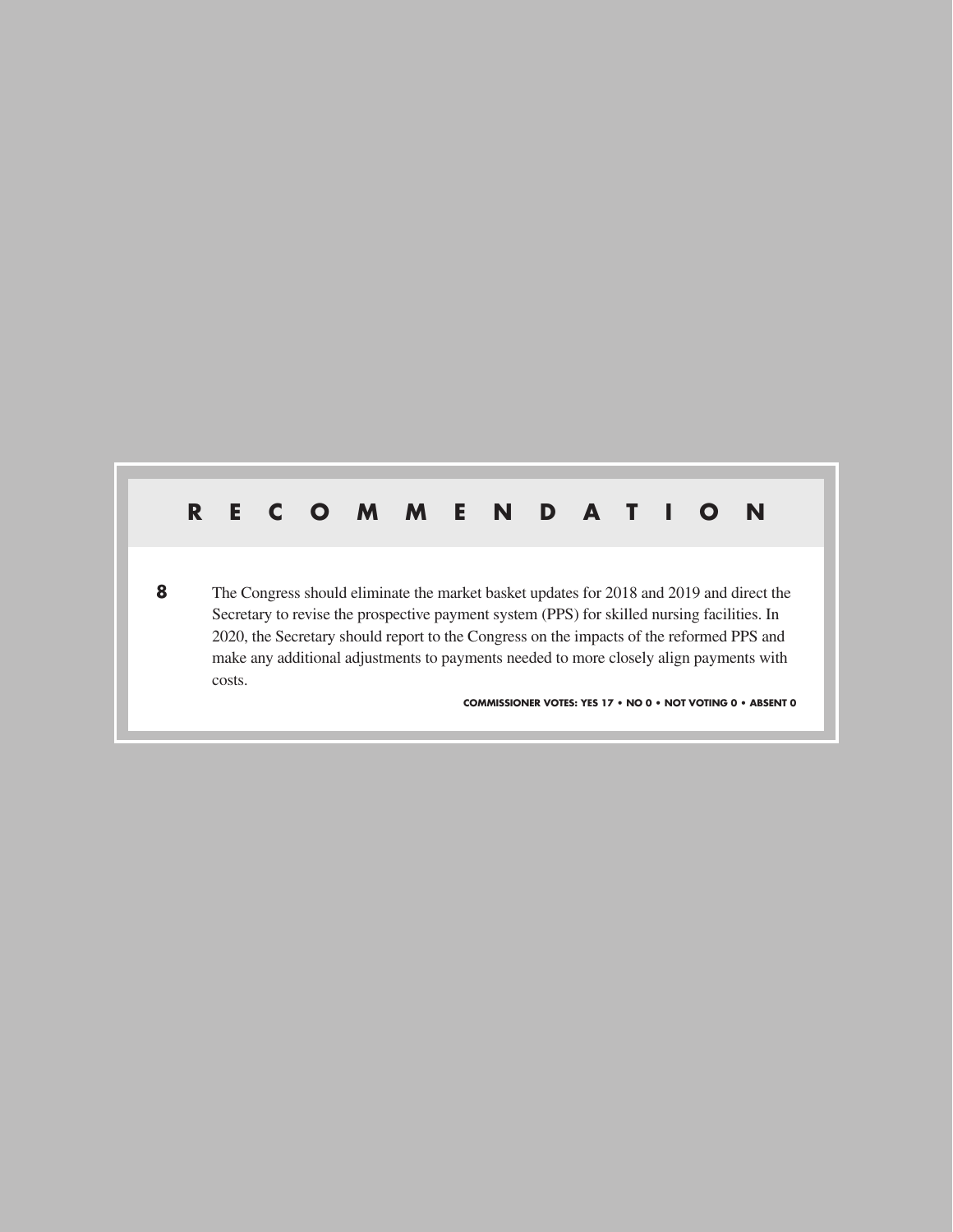

# **Skilled nursing facility services**

### **Chapter summary**

Skilled nursing facilities (SNFs) provide short-term skilled nursing and rehabilitation services to beneficiaries after a stay in an acute care hospital. In 2015, about 15,000 SNFs furnished 2.4 million Medicare-covered stays to 1.7 million fee-for-service (FFS) beneficiaries. Medicare FFS spending on SNF services was \$29.8 billion in 2015.

#### **Assessment of payment adequacy**

To examine the adequacy of Medicare's payments, we analyze beneficiaries' access to care (including the supply of providers and volume of services), quality of care, provider access to capital, and Medicare payments in relation to providers' costs to treat Medicare beneficiaries. Key measures indicate Medicare payments to SNFs are adequate. We also find that relatively efficient SNFs—facilities identified as providing relatively high-quality care at relatively low costs—had very high Medicare margins, suggesting that opportunities remain for other SNFs to achieve greater efficiencies.

*Beneficiaries' access to care*—Access to SNF services remains adequate for most beneficiaries.

*• Capacity and supply of providers*—The number of SNFs participating in the Medicare program is stable. The vast majority (88 percent) of beneficiaries live in a county with three or more SNFs or swing bed facilities (rural hospitals with beds that can serve as either SNF beds or

### **In this chapter**

- Are Medicare payments adequate in 2017?
- How should Medicare payments change in 2018?
- Medicaid trends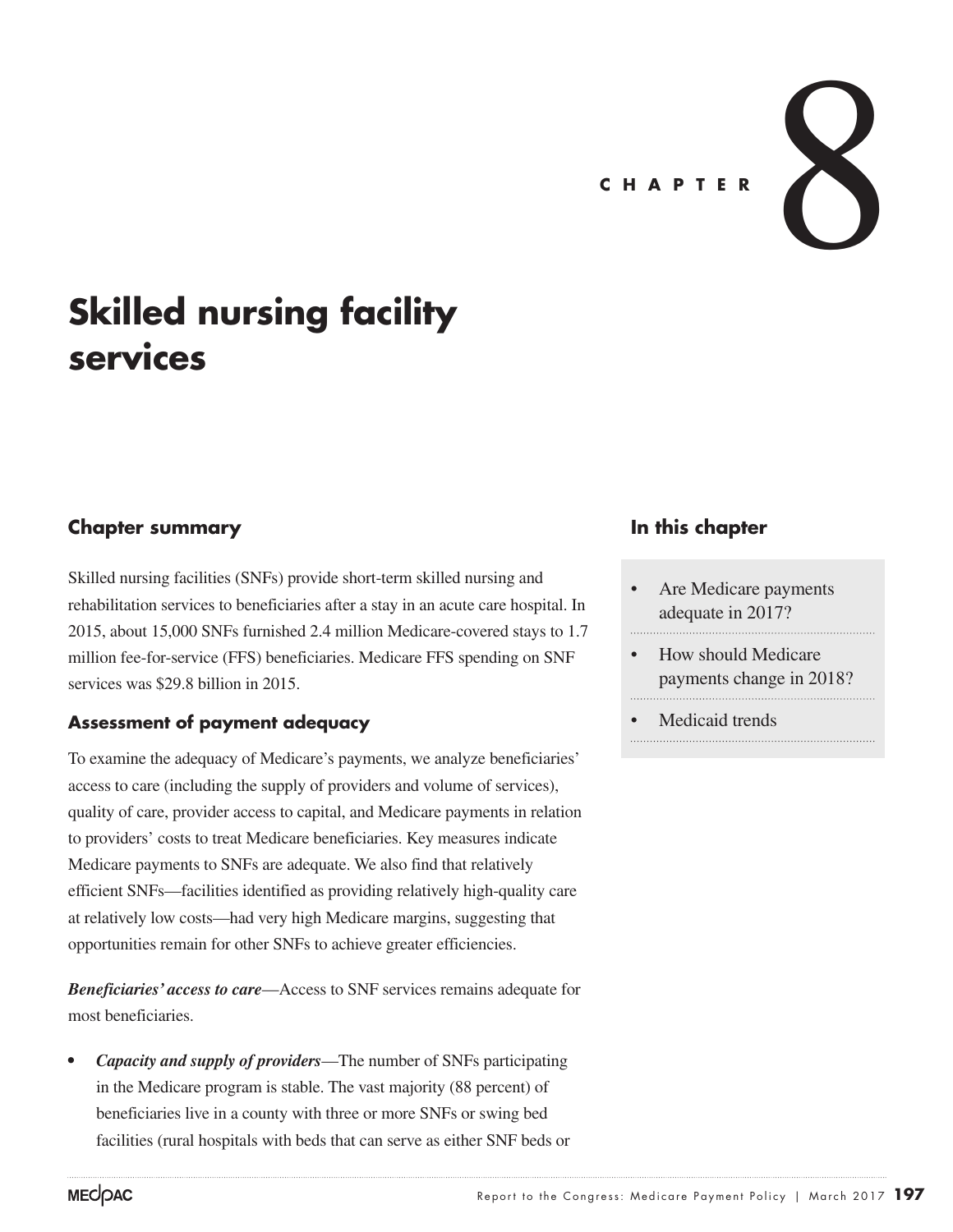acute care beds), and less than 1 percent live in a county without one. Between 2014 and 2015, the median occupancy declined slightly but remained high (86 percent), with one-quarter of SNFs having rates at or below 75 percent.

*• Volume of services*—Covered admissions per FFS beneficiary increased between 2014 and 2015, consistent with increases in inpatient hospital admissions (a three-day inpatient stay is required for Medicare coverage of SNF services). At the same time, length of stay declined, resulting in a net reduction in covered days.

*Quality of care—*Between 2014 and 2015, the community discharge rate and the rates of hospital readmissions (during SNF stay and within 30 days after discharge) improved. The functional change measures were essentially unchanged.

*Providers' access to capital*—Because most SNFs are part of nursing homes, we examine nursing homes' access to capital. Access to capital was adequate in 2016 but getting tighter and is expected to remain so in 2017. Lending wariness reflects broad changes in post-acute care, not the adequacy of Medicare's payments. Medicare is regarded as a preferred payer of SNF services.

*Medicare payments and providers' costs—*In 2015, the average Medicare margin was 12.6 percent—the 16th year in a row that the average was above 10 percent. Margins continued to vary greatly across facilities, reflecting differences in costs and shortcomings in the SNF prospective payment system (PPS) that favor treating rehabilitation patients over medically complex patients. The marginal profit, a measure of the relative attractiveness of treating Medicare beneficiaries, was at least 20.4 percent. The projected Medicare margin for 2017 is 10.6 percent.

Last year, the Commission recommended that payment rates remain the same for two years while the Secretary undertakes revising the payment system. Then, in year 3, the Secretary should evaluate the need to make additional adjustments to payments to align them with providers' costs. The circumstances of the SNF PPS remain unchanged. Medicare still needs to revise the PPS. Medicare's overpayments for therapy services have gotten larger (so providers still have an incentive to furnish therapy services of questionable value), and payments for nontherapy ancillary services (most notably drugs) are even more poorly targeted than in prior years.

Regarding the need to rebase payments, several factors indicate that the level of payments remains too high. First, Medicare margins have been above 10 percent for 16 years; the marginal profit in 2016 was high, suggesting that facilities with available beds have an incentive to admit Medicare patients. Costs vary widely for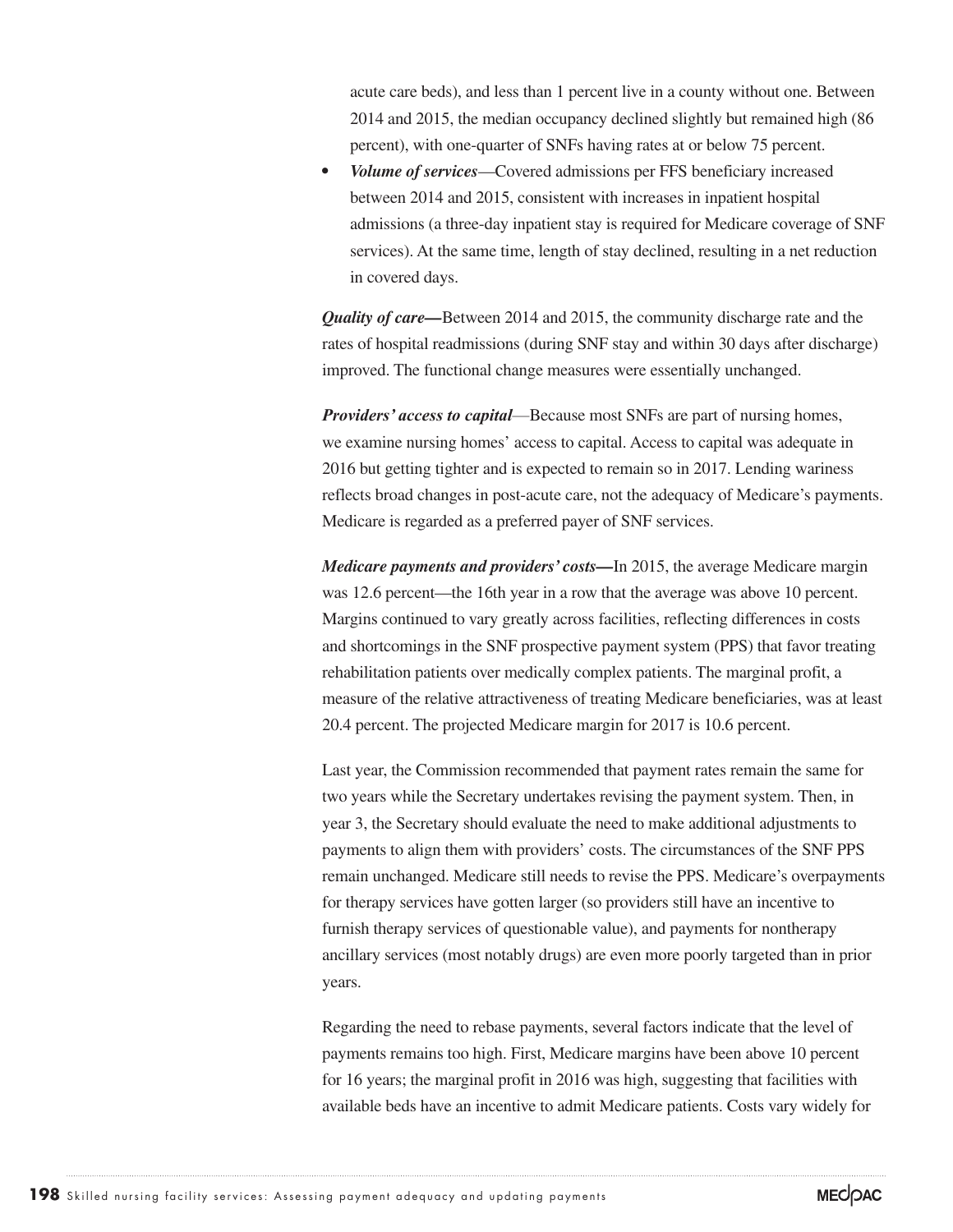reasons unrelated to case mix and wages, and, since 2003, cost growth has been at or above the market basket for all years but one. Over 1,000 SNFs (9 percent of the facilities included in the analysis) have been able to keep costs consistently well below Medicare payment rates while maintaining relatively high quality. Finally, where possible to examine, Medicare Advantage (managed care) payment rates to SNFs are considerably lower than the program's FFS payments.

Based on these factors, the Commission recommends that no update to SNF payment rates be made for two years (2018 and 2019) while the SNF PPS is revised. Then, in 2020, the Secretary should evaluate the need to make further adjustments to payments to align them with costs. The chapter on post-acute care (Chapter 7) conveys the Commission's increasing frustration with the lack of statutory or regulatory action to lower the level of payments and revise the SNF payment system.

#### **Medicaid trends**

As required by the Patient Protection and Affordable Care Act of 2010, we report on Medicaid use, spending, and non-Medicare (private-payer and Medicaid) margins. Medicaid finances mostly long-term care services provided in nursing homes but also covers copayments for low-income Medicare beneficiaries (known as dual-eligible beneficiaries) who stay more than 20 days in a SNF. The number of Medicaid-certified facilities declined slightly (–0.5 percent) between 2015 and 2016. CMS estimates that total spending on nursing home services increased between 2014 and 2015 and again in 2016. In 2015, the average total margin, reflecting all payers (including managed care, Medicaid, Medicare, and private insurers) and all lines of business (such as hospice, ancillary services, home health care, and investment income) was 1.6 percent, down slightly from 2014. The average non-Medicare margin (that includes all payers and all lines of business except Medicare FFS SNF services) was –2.0 percent, also lower than in 2014  $(-1.5$  percent).  $\blacksquare$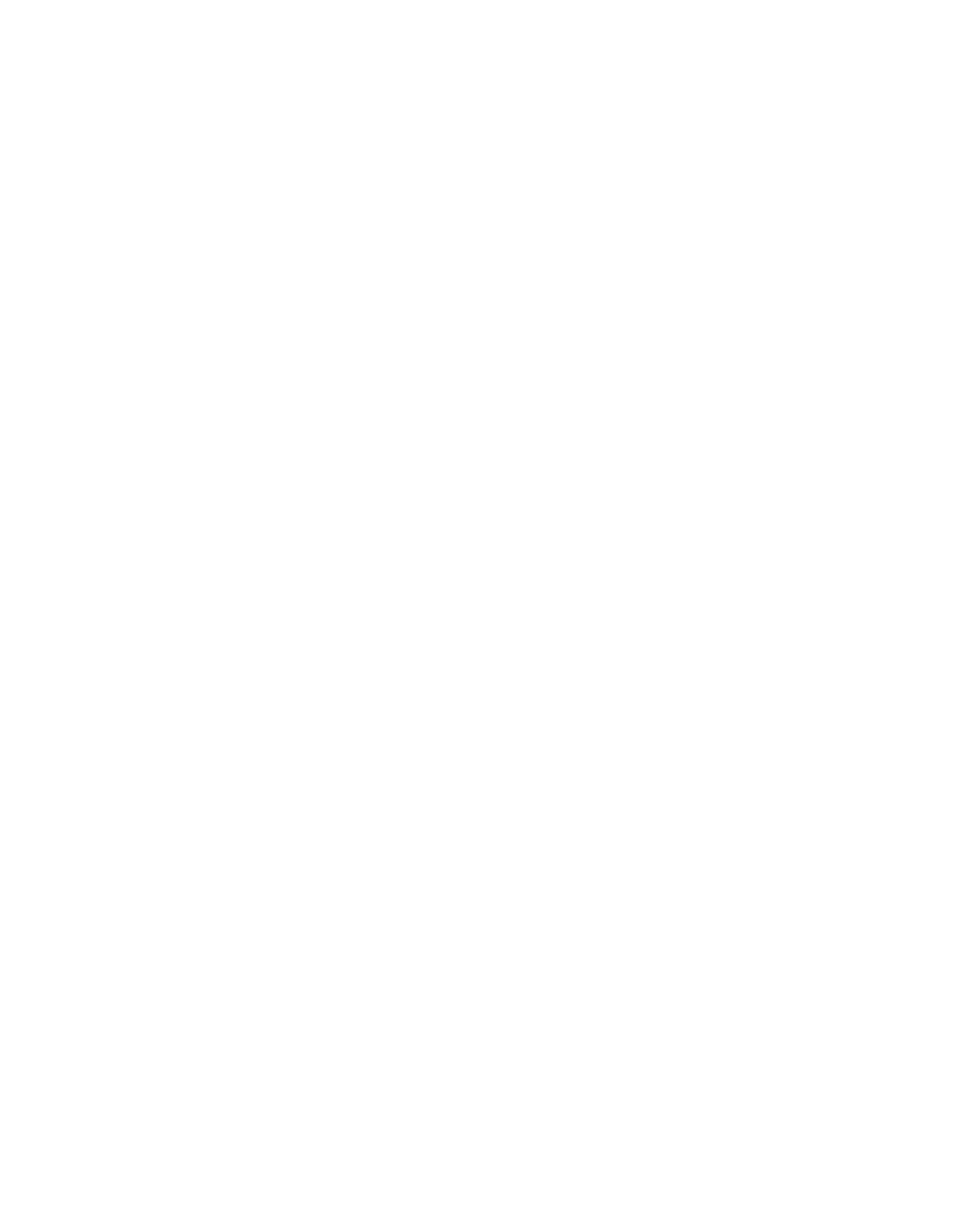# **Background**

Skilled nursing facilities (SNFs) provide short-term skilled nursing care and rehabilitation services, such as physical and occupational therapy and speech–language pathology services. Examples of SNF patients include those recovering from surgical procedures such as hip and knee replacements or from medical conditions such as stroke and pneumonia. In 2015, almost 1.7 million fee-for-service (FFS) beneficiaries (4.4 percent of all Part A FFS users) used SNF services at least once; program spending on SNF services was \$29.8 billion, or about 8 percent of FFS spending (Boards of Trustees 2016, Office of the Actuary 2016b). Medicare's median payment per day was \$463 and its median payment per stay was \$18,361.<sup>1</sup> About 20 percent of hospitalized beneficiaries were discharged to SNFs.

Medicare covers up to 100 days of SNF care per spell of illness after a medically necessary inpatient hospital stay of at least 3 days.<sup>2</sup> For beneficiaries who qualify for a covered stay, Medicare pays 100 percent of the payment for the first 20 days of care. Beginning with day 21, beneficiaries are responsible for copayments. For 2017, the copayment is \$164.50 per day.

The term *skilled nursing facility* refers to a provider that meets Medicare requirements for Part A coverage.<sup>3</sup> Most SNFs (more than 90 percent) are dually certified as SNFs and nursing homes (which typically provide less intensive, long-term care services). Thus, a facility that provides skilled care often also provides long-term care services that Medicare does not cover. Medicaid pays for the majority of nursing facility days. In 2016, CMS finalized rules overhauling the requirements nursing homes must meet to participate in the Medicare and Medicaid programs (Centers for Medicare & Medicaid Services 2016b). The rule included changes to infection control, patient's rights, staff training and competencies, care planning, arbitration agreements, and order writing by dieticians and therapists. CMS estimated that the regulations will raise the average provider's costs by \$62,900 in the first year and by \$55,000 in subsequent years. The required changes will be phased in over three years, with the first phase implemented on November 28, 2016. Although the law banned facilities' pre-dispute arbitration clauses, there is a temporary injunction against the ban taking effect.

The SNF industry is highly fragmented and characterized by independent providers and local and regional chains. The mix of facilities where beneficiaries seek skilled nursing care has shifted over time toward freestanding and for-profit facilities (Table 8-1). In 2015, almost all facilities (95 percent) were freestanding, and for-profit facilities accounted for a majority of Medicare stays

# **TABLE**

#### **8–1 Freestanding SNFs and for-profit SNFs account for the majority of facilities, Medicare stays, and Medicare spending**

|                    |        | <b>Facilities</b> |           | <b>Medicare-covered stays</b> | <b>Medicare spending</b> |                   |
|--------------------|--------|-------------------|-----------|-------------------------------|--------------------------|-------------------|
| <b>Type of SNF</b> | 2010   | 2015              | 2010      | 2015                          | 2010                     | 2015              |
| Total number       | 15,207 | 15,052            | 2,418,442 | 2,359,374                     | \$26.2<br>billion        | \$27.2<br>billion |
| Freestanding       | 94%    | 95%               | 93%       | 95%                           | 96%                      | 97%               |
| Hospital based     | 6      | 5                 |           | 5                             | 4                        | 3                 |
| Urban              | 70     | 72                | 81        | 83                            | 83                       | 85                |
| Rural              | 30     | 28                | 19        | 17                            | 17                       | 15                |
| For profit         | 70     | 70                | 70        | 71                            | 74                       | 75                |
| Nonprofit          | 25     | 24                | 25        | 24                            | 22                       | 21                |
| Government         | 5      | 6                 | 5         | 4                             | 3                        | 4                 |

Note: SNF (skilled nursing facility). Totals may not sum to 100 percent due to rounding and missing values. The spending numbers included here are slightly lower than those reported by the Office of the Actuary. The count of SNFs is slightly lower than what is reported in CMS's Survey and Certification Providing Data Quickly system.

Source: MedPAC analysis of the Provider of Services and Medicare Provider Analysis and Review files for 2010 and 2015.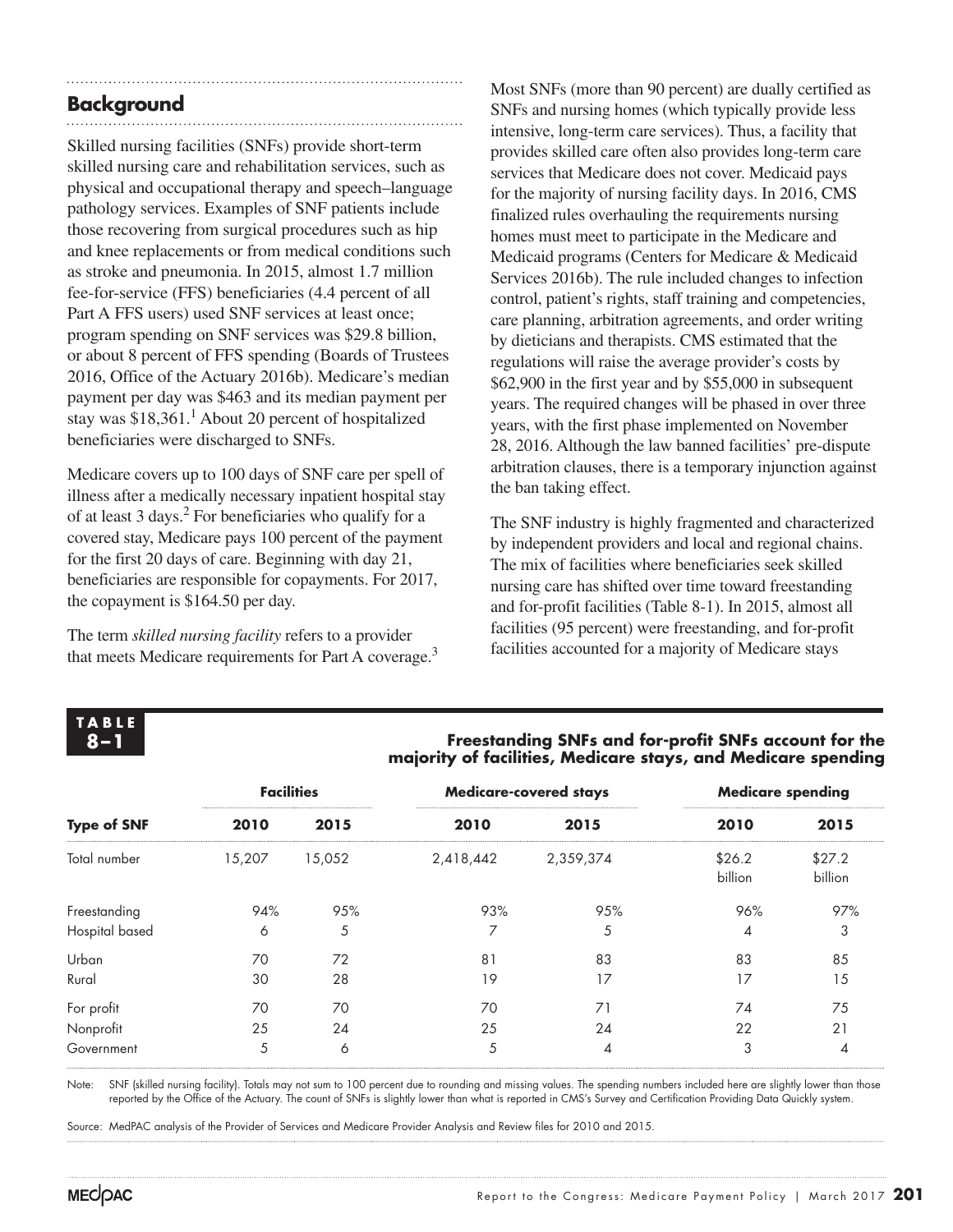and spending. Hospital-based facilities made up a small share of facilities, stays, and spending (5 percent or less). In 2015, 70 percent of SNFs were for profit, but they accounted for a slightly higher share of stays and Medicare payments (71 percent and 75 percent, respectively).

Medicare-covered FFS SNF days typically comprise a small share of a facility's total patient days but a disproportionately larger share of the facility's revenues. In freestanding facilities in 2015, the median Medicare share of total facility days was 11 percent, but Medicare accounted for 21 percent of facility revenue, a decline from 2010 when FFS Medicare comprised 23 percent of facility revenue (data not shown).

The most common hospital conditions of patients referred to SNFs for post-acute care are joint replacement, septicemia, kidney and urinary tract infections, hip and femur procedures (except major joint replacement), pneumonia, and heart failure and shock. Compared with other beneficiaries, SNF users are older, frailer, and disproportionately female, disabled, living in an institution, and dually eligible for Medicare and Medicaid (Medicare Payment Advisory Commission 2013).

#### **SNF prospective payment system and its shortcomings**

Medicare uses a prospective payment system (PPS) to pay SNFs for each day of service.<sup>4</sup> Information gathered from a standardized patient assessment instrument—the Minimum Data Set—is used to classify patients into casemix categories, called resource utilization groups (RUGs). RUGs differ depending on the services SNFs provide to a patient (such as the amount and type of rehabilitation therapy and the use of respiratory therapy and specialized feeding), the patient's clinical condition (such as whether the patient has pneumonia), and the patient's need for assistance in performing activities of daily living (ADLs). Medicare's payment system for SNF services is described in the Commission's *Payment Basics*, available on the Commission's website.<sup>5</sup> Although the payment system is referred to as "prospective," two features undermine how prospective it is: The system makes payments for each day of care (rather than set a payment for the entire stay), and it bases payments partly on the minutes of rehabilitation therapy furnished to a patient. Both features result in providers having some control over how much Medicare will pay them for their services.

Almost since its inception, the SNF PPS has been criticized for encouraging the provision of excessive rehabilitation therapy services and not accurately targeting payments for nontherapy ancillary (NTA) services such as drugs (Government Accountability Office 2002, Government Accountability Office 1999, White et al. 2002). Under current policy, therapy payments are not proportional to costs but, instead, rise faster than providers' therapy costs increase (Medicare Payment Advisory Commission and The Urban Institute 2015). The Office of Inspector General (OIG) of the Department of Health and Human Services also found that the difference between the payments for and the costs of therapy services increased as the amount of therapy provided per day increased (Office of Inspector General 2015). Further, payments for NTA services are included in the nursing component, even though NTA costs vary much more than nursing care costs and are not correlated with them.

In 2008, the Commission recommended revising the PPS to base therapy payments on patient characteristics (not service provision), remove payments for NTA services from the nursing component, establish a separate component within the PPS that adjusts payments for NTA services, and implement an outlier payment policy (Medicare Payment Advisory Commission 2008). An outlier policy would offer some financial protection by partly compensating providers that treat exceptionally costly patients. An outlier case would be defined on a stay basis, not on a day basis, because the financial risk to a facility is determined by its losses over the stay, not for any given day. In 2012, the Commission recommended revising and rebasing the SNF PPS to address both the distribution and level of payments (Medicare Payment Advisory Commission 2012).

The Commission's recommended revisions to the PPS would more closely align payments with patient characteristics and target payments for NTA services (Medicare Payment Advisory Commission and The Urban Institute 2015). Assuming no other changes in patient mix or care delivery, payments in aggregate would not change but would result in considerable redistribution of payments. In 2014, payments under a revised SNF PPS would have increased 32 percent for facilities with relatively low shares of intensive therapy and 12 percent for facilities with relatively high NTA costs per day; payments would have decreased 7 percent for facilities with high shares of intensive therapy and 2 percent for facilities with low NTA costs per day.<sup>6</sup> Payments would also increase for facilities with high shares of clinically complex and special care days (we refer to these days collectively as "medically complex").<sup>7</sup> Based on the mix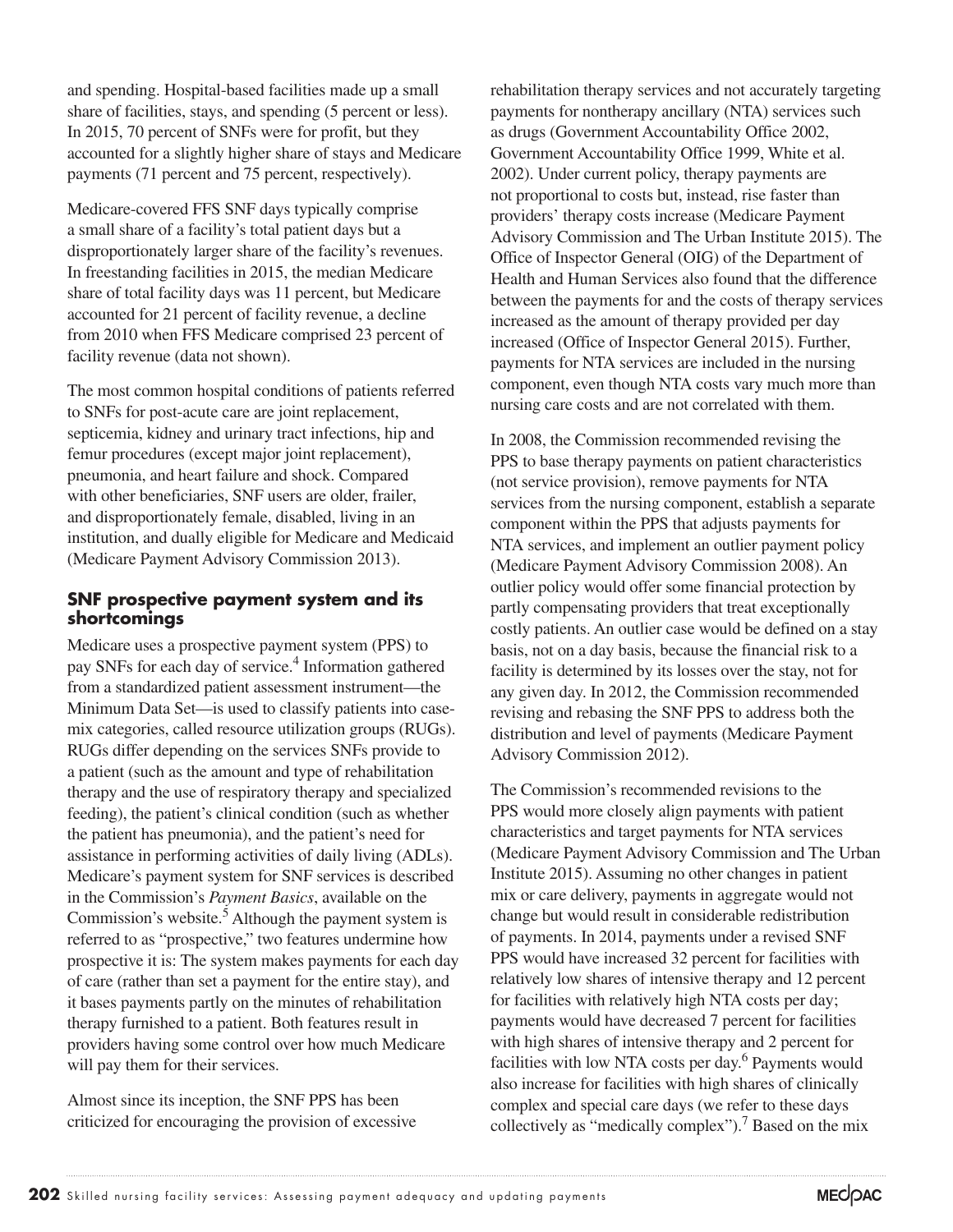of patients and therapy practices, payments would have increased 21 percent for hospital-based facilities, 4 percent for nonprofit facilities, and 4 percent for rural facilities and would have decreased only 1 percent for for-profit facilities. The effects on individual facilities could have varied substantially depending on their mix of patients and current therapy practices.

The American Health Care Association (AHCA), an organization representing long-term care and post-acute care (PAC) providers, has also developed a proposal to revise the SNF PPS, basing payments on a SNF stay (Moran Company 2015). The proposal's design uses broadly defined clinical groups based on the patient's condition and reason for SNF care, but not the amount of therapy furnished to a patient. This proposal would also lower payments to for-profit facilities (because they furnish more intensive therapy and their stays are longer) and would raise payments to nonprofit facilities (because they furnish less intensive therapy and their stays are shorter). CMS does not, however, have the authority to implement a stay-based PPS.

Based on its work examining SNFs' billing practices and analysis of therapy costs and payments, OIG recommended that CMS evaluate the extent to which therapy payments should be reduced, change the method for paying for therapy, adjust Medicare payments to eliminate any increase unrelated to patient characteristics, and strengthen the oversight of SNF billing (Office of Inspector General 2015). CMS concurred with these recommendations and stated it was working on an alternative to the current PPS design. This year, OIG will examine the documentation at selected SNFs to see whether, for each day, patients are assigned to the appropriate case-mix group (Office of Inspector General 2016).

### **CMS's revisions of the SNF PPS**

CMS's work on alternative designs for the SNF PPS began 13 years ago in response to a legislative requirement (the Medicare, Medicaid, and SCHIP Benefits Improvement and Protection Act of 2000) to conduct research on potential refinements of the SNF PPS (Liu et al. 2007, Maxwell et al. 2003, Urban Institute 2004). Although CMS has taken several steps to enhance payments for medically complex care, it has not revised the PPS's basic design to target payments for NTAs or to base payments for rehabilitation therapy services on patient characteristics rather than the amount of service furnished.<sup>8</sup> Changes were made to the case-mix groups and the counting of therapy minutes, yet the overall accuracy of Medicare's

payments has steadily eroded. Payments for NTA services are unrelated to the cost of this care, and therapy payments are increasingly not proportional to the costs of therapy services. As a result, the PPS continues to advantage providers that furnish therapy services unrelated to a patient's condition and avoid patients with high NTA costs (Medicare Payment Advisory Commission and The Urban Institute 2015).

In 2014, CMS began work to revise the SNF PPS. First, it reviewed alternative ways to pay for therapy and later that year announced it was expanding the scope of its research to consider revisions of the entire PPS. Since 2015, it has gathered four expert panels to receive input on aspects of possible design features before it proposes a revised PPS.<sup>9</sup> The designs under consideration are consistent with those recommended by the Commission. The panels have discussed basing payments on patient characteristics (not the amount of therapy provided), creating separate components to establish payments for NTA services and speech–language pathology services, recalculating the nursing indexes, and front-loading the daily payments to reflect the higher costs incurred early on in a stay (Acumen LLC 2016). Because payments would no longer be driven by the amount of rehabilitation therapy provided to patients, an alternative design is likely to move money from rehabilitation patients to medically complex patients and from for-profit and freestanding SNFs to hospitalbased and nonprofit providers.

# **Are Medicare payments adequate in 2017?**

To examine the adequacy of Medicare's FFS payments, we analyze beneficiaries' access to care (including the supply of providers and volume of services), quality of care, providers' access to capital, Medicare FFS payments in relation to costs to treat Medicare beneficiaries, and changes in payments and costs. We also compare the performance of SNFs that have relatively high and low Medicare margins and compare relatively efficient SNFs with other SNFs.

#### **Beneficiaries' access to care: Access is stable for most beneficiaries**

We do not have direct measures of access, in part because the need for SNF care, as opposed to needing a different PAC service or none at all, is not well defined. Instead, we consider the supply and capacity of providers and evaluate changes in service volume.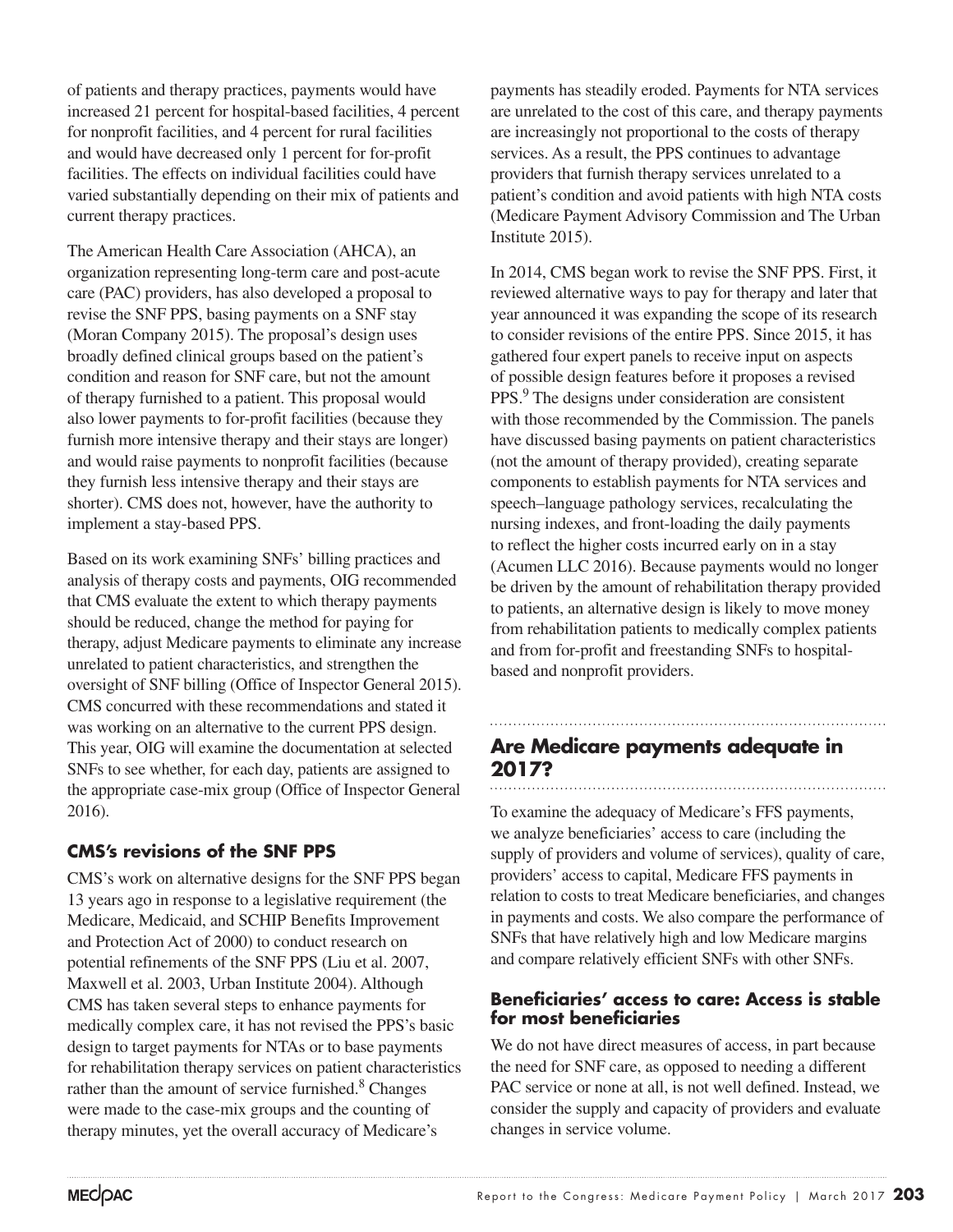#### **8–2 SNF admissions increased but stays were shorter in 2015 compared with 2014**

| Volume measure                             | 2010 | 2012         | 2013 | 2014 | 2015 | Percent change<br>2014–2015 |
|--------------------------------------------|------|--------------|------|------|------|-----------------------------|
| Covered admissions per 1,000 FFS enrollees | 71.5 | 68.0         | 66.5 | 65.6 | 67 7 | 3.2%                        |
| Covered days per 1,000 FFS enrollees       | .938 | 861.         | .835 | .808 | .792 | $-0.9$                      |
| Covered length of stay (in days)           | 27.1 | $27\,\Delta$ | 27 K | 27 K | 26.5 | $-4.0$                      |

Note: SNF (skilled nursing facility), FFS (fee-for-service). FFS beneficiaries include users and nonusers of SNF services. Data include 50 states and the District of Columbia.

Source: Centers for Medicare & Medicaid Services 2016c.

#### **Capacity and supply of providers: Supply remains stable**

The number of SNFs participating in the Medicare program in 2016 is stable at 15,307. In 2016, there were a handful of new facilities (79), the majority of which were for profit, and an even smaller number of terminations, most of which were voluntary (Centers for Medicare & Medicaid Services 2016a). The industry is fragmented, with few large national chains and many more local or regional systems. Of the 50 largest nursing facility companies, most are privately held.

In 2015, over 88 percent of beneficiaries lived in counties with three or more SNFs or swing bed facilities (rural hospitals with beds that can serve as either SNF beds or acute care beds). Less than 1 percent of beneficiaries lived in a county without a SNF or swing bed facility, and another 11 percent lived in counties with one or two SNFs or swing bed facilities.

Between 2014 and 2015, median occupancy rates for freestanding SNFs declined slightly (from 87 percent to 86 percent) but remained high for freestanding facilities. Occupancy rates at hospital-based facilities remained at 81 percent. Although these median rates are high, one-quarter of freestanding facilities had occupancy rates at or below 75 percent, indicating capacity for more admissions. The median occupancy rate for freestanding SNFs in rural areas was lower than average (82 percent), and facilities located in areas with small populations (fewer than 2,500 people) had even lower median occupancy rates (78 percent).

#### **Between 2014 and 2015, SNF admissions increased while stays shortened**

In 2015, 4.4 percent of FFS beneficiaries used SNF services, the same share as in 2014. Between 2014 and 2015, SNF admissions per FFS enrollee increased over

3 percent (Table 8-2) (Centers for Medicare & Medicaid Services 2016c). We examine service use for FFS beneficiaries because the CMS data on users, days, and admissions do not include service use by beneficiaries enrolled in Medicare Advantage (MA) plans. Covered days per 1,000 FFS enrollees declined slightly. The combination of more admissions but fewer days resulted in a 4 percent decline in covered length of stay. Increases in hospital admissions are a key driver of the increase in SNF stays.

#### **Service mix reflects biases in PPS design**

Between 2002 and 2015, the share of days classified into rehabilitation case-mix groups in freestanding facilities increased from 78 percent to 94 percent.<sup>10</sup> During the same period, the share of intensive therapy days as a share of total days rose from 29 percent to 82 percent. The most recent changes indicate the continued intensification of therapy provision (Figure 8-1). Between 2011 and 2015, the share of intensive therapy days increased from 74 percent to 82 percent. The share of days assigned to the highest rehabilitation case-mix groups (the ultra-high groups) increased from 47 percent to 57 percent (data not shown).

Facilities differed in the amount of intensive therapy they provided, though the differences by ownership have gotten smaller over time. In 2015, for-profit facilities and facilities located in urban areas had higher shares of intensive therapy (83 percent for each group) compared with nonprofit facilities (80 percent) and facilities in rural and frontier areas (76 percent and 54 percent, respectively). Though their levels of intensive therapy are lower, rural SNFs, frontier SNFs, and nonprofit SNFs expanded their days of intensive therapy much more than urban SNFs and for-profit SNFs. Hospital-based facilities had lower shares of intensive therapy days (61 percent)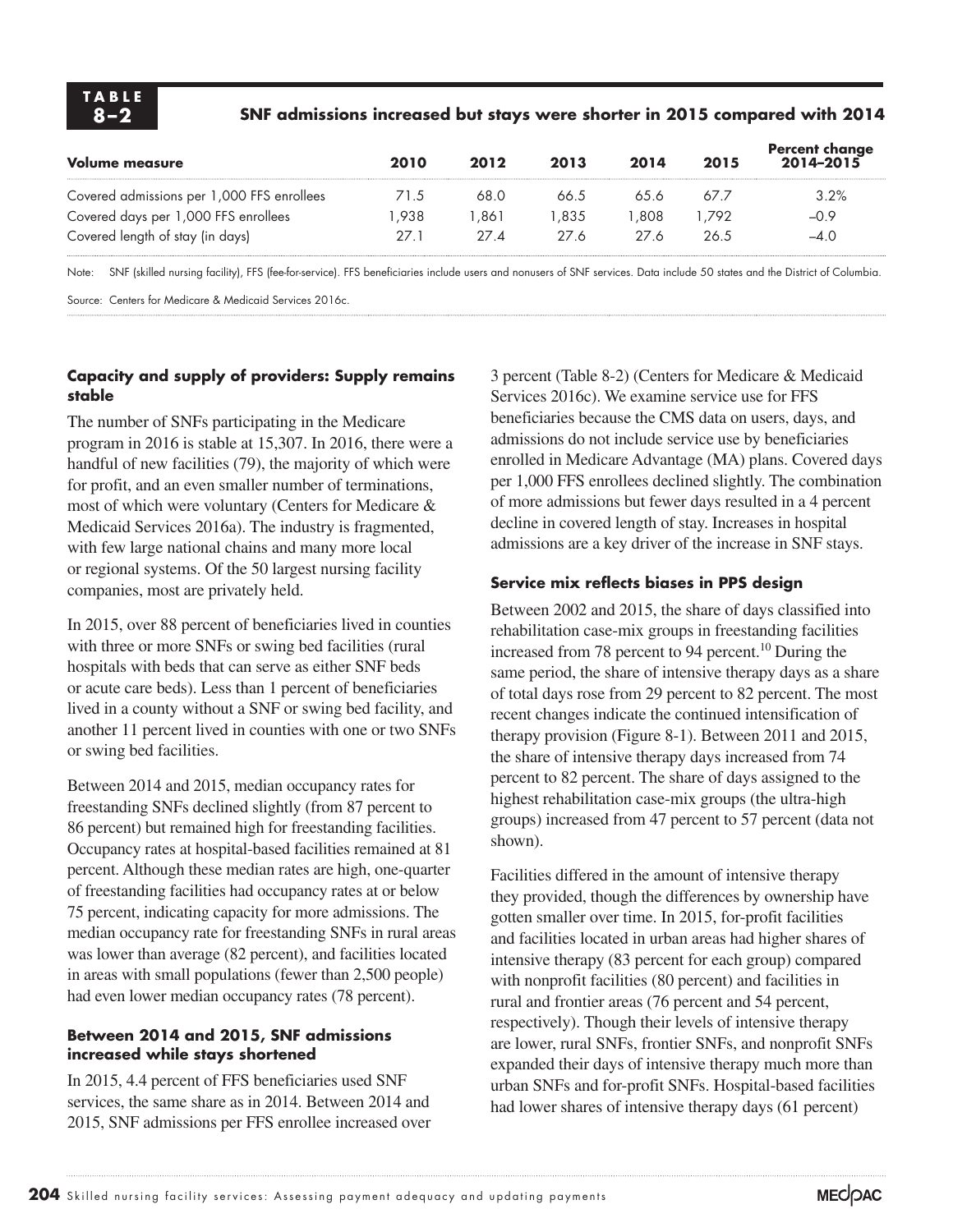

**The share of intensive therapy days in freestanding SNFs continues to increase GURE FIGURE FIGURE FIGURE** 





Source: MedPAC analysis of cost reports for freestanding SNFs 2009–2015.

compared with freestanding facilities (83 percent). The presence of inpatient rehabilitation facilities in the county did not appear to influence the share of intensive therapy days at SNFs.

Changes in the frailty of beneficiaries at admission to a SNF do not explain the increases in therapy. Compared with the average SNF user in 2012, the average SNF user in 2015 had slightly lower ability (4 percent lower) to perform ADLs (as measured by a modified Barthel score), a slightly lower (3 percent lower) risk score (measuring a patient's comorbidities), and was the same age (78 years old). Over the same period, for the 10 individual ADLs we examined, the shares of SNF users requiring the most help decreased for 8 activities and increased for 2 activities.<sup>11</sup> Similarly, OIG found that SNFs had increased their billing for the highest levels of therapy even though beneficiary characteristics—including age and reasons for and the severity levels of the preceding hospital stay—remained unchanged (Office of Inspector General 2015). **Example 20** Source: **Space of a second controller of the second of a share of a slighter of a slighter of the share of the share of the share of a slighter of the share of a hand of the severified in 201** 

In 2016, the Department of Justice continued its enforcement of the False Claims Act, investigating fraud and abuse of therapy billings in SNFs. The inquiries

focus on providers that assign large shares of days to case-mix groups with the most intense levels of therapy, keeping patients longer than necessary to continue billing for rehabilitation care, billing for more minutes than actually provided, and other issues related to billing and documentation requirements that can maximize reimbursement. During the year, the department settled three cases (Department of Justice 2016a, Department of Justice 2016b, Department of Justice 2016c).

The share of medically complex days (those assigned to the clinically complex or special care case-mix groups) continued to be low (6 percent). Because rehabilitation days remain highly profitable, the PPS continues to encourage providers to furnish enough therapy to convert medically complex days to rehabilitation days. That said, most SNFs admit patients assigned to medically complex case-mix groups, and the presence of a long-term care hospital in the county does not appear to influence the share of medically complex days in SNFs. Hospital-based units were disproportionately represented in the group of SNFs with the highest shares (defined as the top quartile) of medically complex admissions.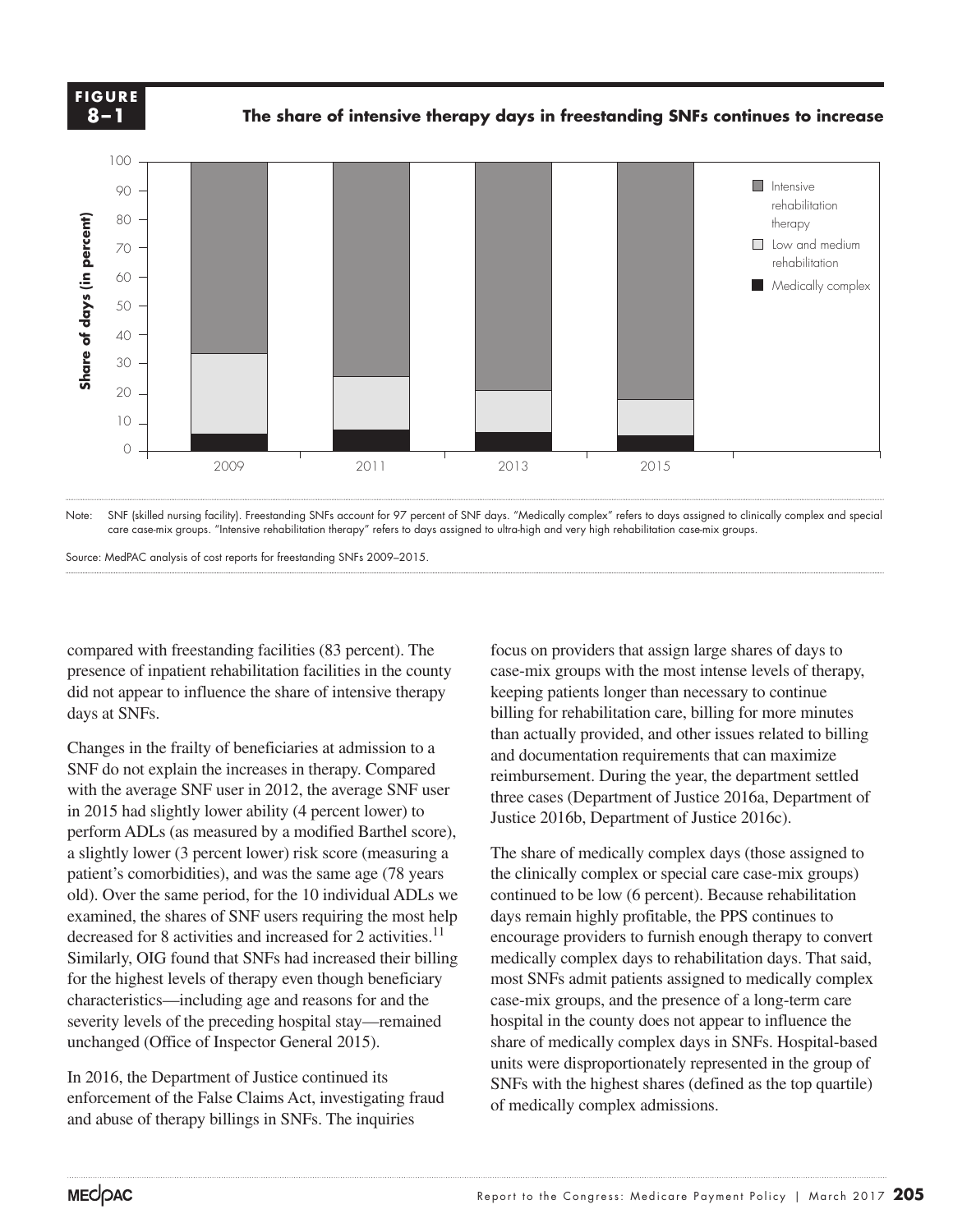# **Measures of skilled nursing facility quality**

Example of the Commission examines risk-adjusted rates of readmission to the hospital, discharge back to the community and change in functional status during the Commission examines risk-adjusted rates of readmission to the hospital, discharge back to the community, and change in functional status during the SNF stay.

The community discharge measure includes beneficiaries discharged to a community setting (including assisted living) and excludes those discharged to an inpatient setting (e.g., an acute care hospital or nursing home) within one day of the SNF discharge. The measure also excludes beneficiaries who die within 1 day of the SNF discharge and beneficiaries who are readmitted to an acute care hospital within 30 days of admission to the SNF (Kramer et al. 2015). Beneficiaries who are discharged to a nursing home are not counted as community discharges, although the risk adjustment method (and the comorbidities) captures some of the differences in patient health status between beneficiaries discharged home and those discharged to a nursing home. $^{12}$ 

The readmission measures count patients whose primary diagnosis for rehospitalization was considered potentially avoidable; that is, the condition typically can be managed in the SNF setting. The potentially avoidable conditions include congestive heart failure,

electrolyte imbalance/dehydration, respiratory infection, septicemia, urinary tract or kidney infection, hypoglycemia and diabetic complications, anticoagulant complications, fractures and musculoskeletal injuries, acute delirium, adverse drug reactions, cellulitis/wound infection, pressure ulcers, and blood pressure management. The count excludes readmissions that were likely to have been planned (e.g., inpatient chemotherapy or radiation therapy) and readmissions that signal a premature discharge from the hospital. We separately measure readmissions that occur during the SNF stay and those that occur within 30 days of discharge from the SNF.

The observed readmission and community discharge rates were risk adjusted for medical comorbidity, cognitive comorbidity, mental health comorbidity, function, and clinical conditions (e.g., surgical wounds and shortness of breath). The rates reported are the average risk-adjusted readmission rates for all facilities with 25 or more stays (20 stays for the postdischarge readmission measure). Demographics (including race, gender, and age categories except younger than age 65 years) were not important in explaining differences in readmission and community discharge rates after controlling for beneficiaries' comorbidities, mental illness, and functional status (Kramer et al.  $2014$ ).<sup>13</sup>

*(continued next page)*

Though access does not appear to be an issue in general, industry representatives and patient advocates report that some providers are reluctant to admit patients with high NTA costs (such as those requiring expensive antibiotics). The Commission's recommended design would increase payments for medically complex patients and improve the targeting of payments to patients who require high-cost NTA services. Likewise, the designs under consideration by CMS could increase payments for these patients by basing therapy payments on patient characteristics (rather than therapy minutes) and by adding a separate component to establish payments for NTA services (Acumen LLC 2016). Providers may also avoid patients who are likely to require long stays and exhaust their Medicare benefits because a facility's daily payments may decline if the

patient becomes eligible for Medicaid or if the stay results in bad debt.

#### **Quality of care: Some measures improved while others were unchanged**

The Commission tracks three broad categories of SNF quality indicators: risk-adjusted rates of readmission, discharge back to the community, and change in functional status during the SNF stay. We use these measures because they reflect the goals of most beneficiaries: to return home, avoid a rehospitalization, and improve or maintain function. Between 2013 and 2015, the rates of readmissions and discharge to the community improved while the two measures of functional change were essentially unchanged.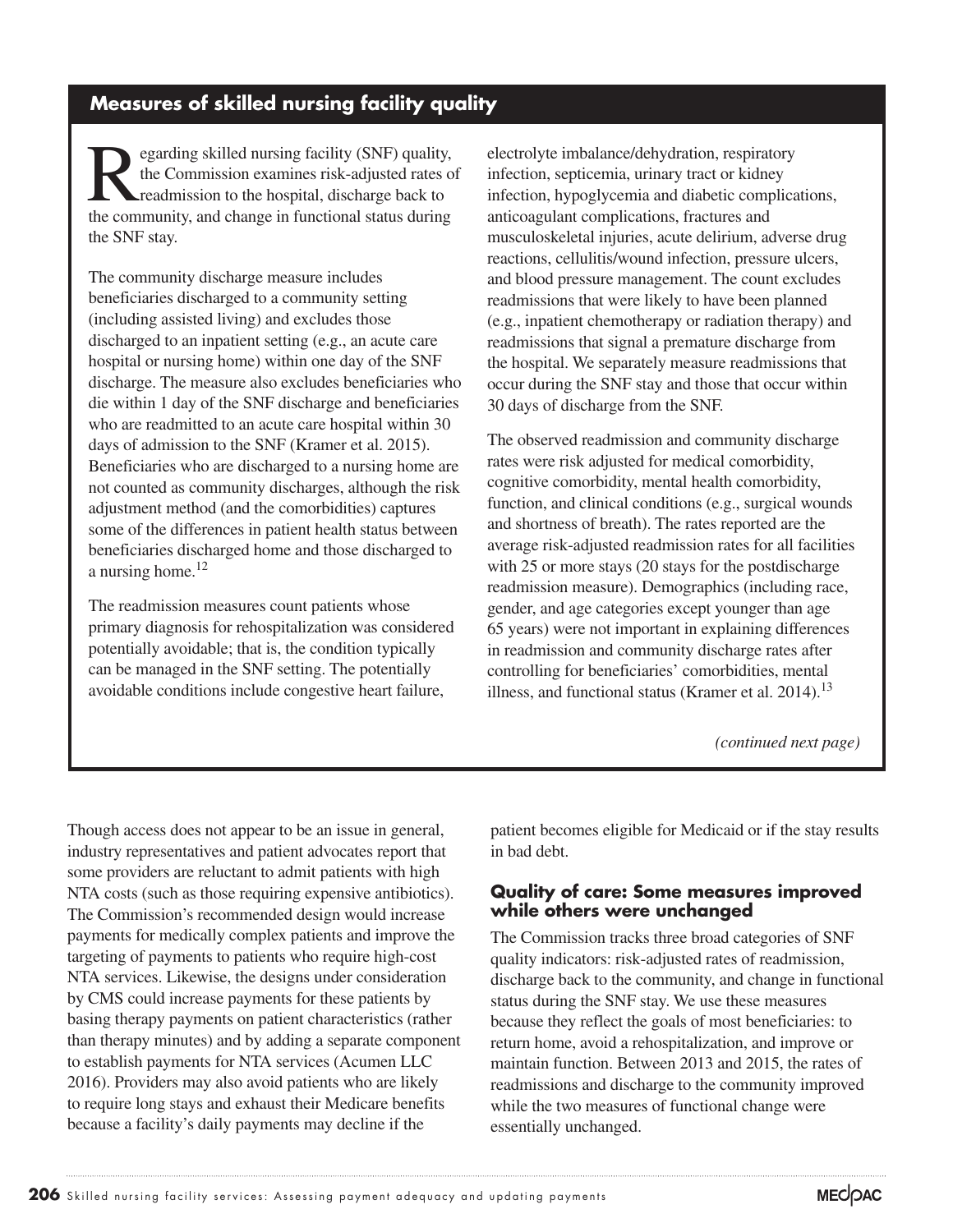# **Measures of skilled nursing facility quality (cont.)**

Two risk-adjusted measures of functional change gauge the share of a facility's stays during which patients' function improves (the rate of improvement in one, two, or three mobility measures—bed mobility, transfer, and ambulation) and the share of stays during which patients' functioning does not decline (including stays with improvement and stays with no change), given the prognosis of the facility's patients. Change is measured by comparing initial and discharge assessments. For patients who go on to use long-term nursing home care, the assessment closest to the end of Medicare coverage is used, as long as it is within 30 days of the end of the SNF stay. Although the initial assessment often occurs toward the end of the first week of the stay, the Minimum Data Set information pertains to the number of times over the past week that assistance was provided, rather than the recorded functional status at a single point in time. Therefore, any measurement error due to the reliance on an assessment conducted at the end of the first week of the stay is unlikely and would not affect our ability

to examine quality trends over time, unless changes occur from year to year when initial assessments are conducted.

The initial assessment conducted during each stay is used to assign the patient to 1 of 22 case-mix groups using 3 measures of mobility—bed mobility, transfer, and ambulation (Kramer et al. 2014). This classification system acts as a form of risk adjustment, differentiating patients based on their expected ability to perform the three mobility-related activities of daily living (ADLs). A patient's prognosis is measured using the patient's ability to eat and dress because these two ADLs encompass cognitive functioning and other dimensions of physical functioning that facilitate rehabilitation.

Risk-adjusted rates compare a facility's observed rates with its expected rates ((actual rate / expected rate)  $\times$ the national average rate) based on the mix of patients across functional outcome groups. Each facility-level measure combines the functional-status information for the three mobility measures. ■

#### **Rates of readmissions and the community discharge rate improved**

Over the past five years, the rates of risk-adjusted potentially avoidable readmissions and the rate of discharge to the community improved (see text box on measures of SNF quality). The readmission rate during the SNF stay measures how well the SNF avoids potentially avoidable readmissions by detecting, monitoring, and furnishing adequate care to prevent hospitalizations. The postperiod measure indicates how well facilities prepare beneficiaries and their caregivers for safe and appropriate transitions to the next health care setting (or home).

Between 2011 and 2015, average readmission rates during the SNF stay declined 2 percentage points to 10.4 percent in 2015. Over the same period, the readmission rate for the 30 days after discharge from the SNF declined almost a percentage point (to 5.0 percent in 2015) and the community discharge rates increased to 38.8 percent (Table 8-3, p. 208).14

The lower readmission rates during the SNF stay in part reflect the increased attention from hospitals to avoid readmission penalties by partnering with SNFs with low readmission rates. Hospitals are increasingly establishing preferred provider networks with higher quality SNFs, hoping to lower their own readmission rates in exchange for increased referrals to SNFs (Evans 2015). In addition, many SNFs want to secure volume from MA plans and accountable care organizations by demonstrating improvements in their readmission rates. The AHCA has a goal for its members to lower their 30-day all-cause, all-patient readmission rate. The association claims that as of December 2015, 19 percent of members had achieved a 30 percent reduction in readmissions or achieved a rehospitalization rate below 10 percent (across all patients, not just Medicare) (American Health Care Association 2016). Despite these improvements, their members' average readmission rate in the fourth quarter of 2015 remained higher than the nonmember rate (17.5 percent for its members compared with 17.0 for nonmembers nationally) and had smaller reductions over four years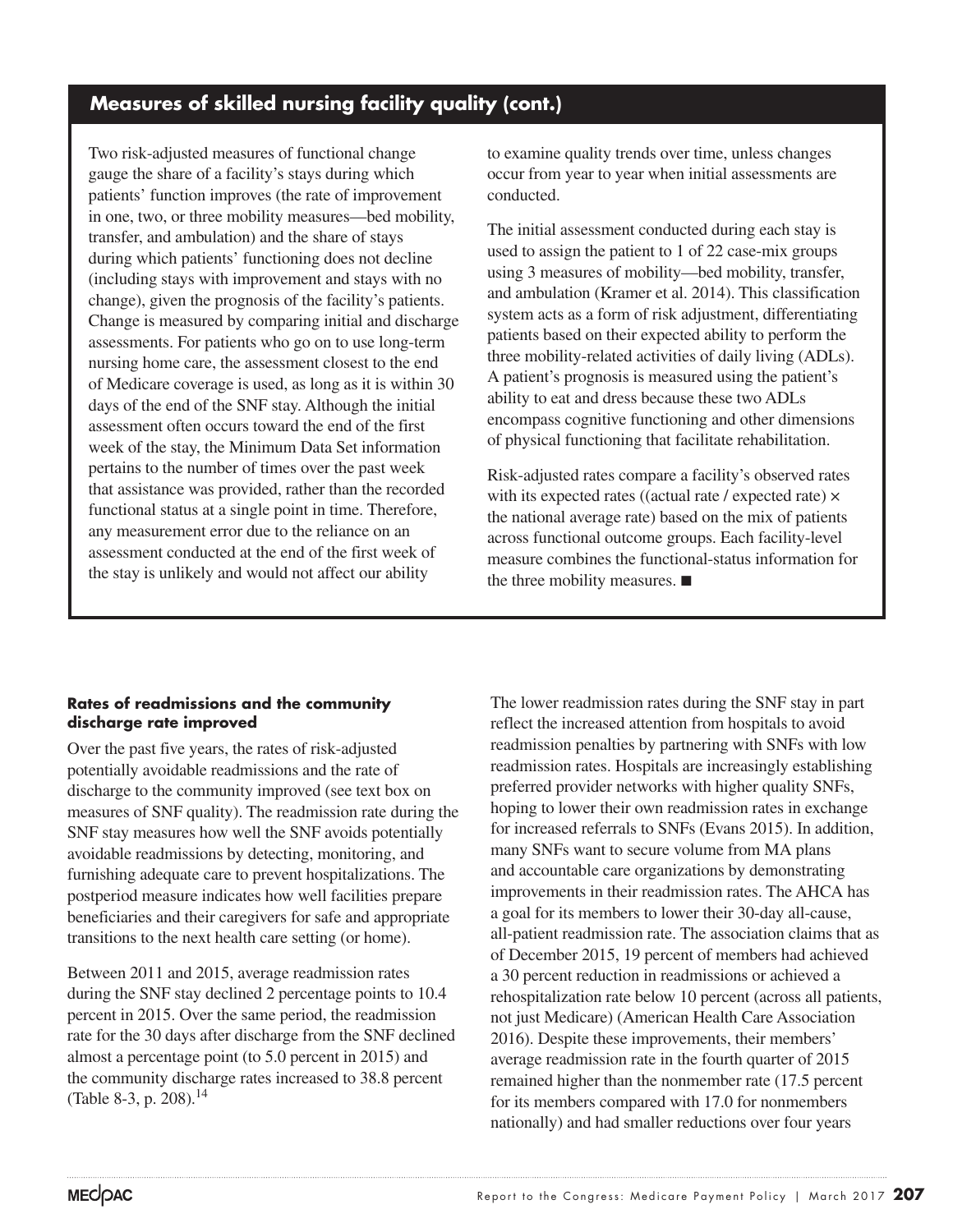#### **8–3 Risk-adjusted rates of community discharge and potentially avoidable readmissions, 2011–2015**

| <b>Measure</b>                          | 2011  | 2012     | 2013  | 2014  | 2015  |
|-----------------------------------------|-------|----------|-------|-------|-------|
| Discharged to the community             | 33.2% | $35.6\%$ | 37.5% | 37.6% | 38.8% |
| Potentially avoidable readmissions:     |       |          |       |       |       |
| During SNF stay                         | 12.4  | 1.4      | 11.1  | 10.8  | 10.4  |
| During 30 days after discharge from SNF | 5.9   | 5.6      | 55    | 56    | 5.0   |

Note: SNF (skilled nursing facility). Higher rates of discharge to the community indicate better quality. Higher readmission rates indicate worse quality. Rates are the average of facility rates and are calculated for all facilities with 25 or more stays, except the rate of potentially avoidable readmissions during the 30 days after discharge, which is reported for all facilities with 20 or more stays.

Source: Analysis of fiscal year 2011 through fiscal year 2015 Minimum Data Set and hospital claims data.

(–8.4 percent for its members compared with –8.6 percent decline by nonmembers).

As part of the Protecting Access to Medicare Act of 2014, the Congress enacted a SNF readmission policy, with facilities to begin publicly reporting readmission rates in October 2017. The law requires the Secretary of the Department of Health and Human Services to develop an all-condition, risk-adjusted, potentially preventable readmission measure by October 2016. A value-based purchasing program will adjust a facility's payments based on its readmission rate starting in October 2018, beginning with an all-cause rate and moving to a potentially preventable rate as soon as practicable.

#### **No improvement in patients' functional status**

Most beneficiaries receive rehabilitation therapy, and the amount of therapy furnished to them has steadily increased over time. Yet patients vary considerably in their expected

improvement during the SNF stay. Some patients are likely to improve in several ADLs during their SNF stay, while others with chronic and degenerative diseases may expect, at best, to maintain their function. We measure SNF performance on both aspects of patient function on a risk-adjusted basis (see text box on SNF quality measures, pp. 206–207).

The average risk-adjusted rates of functional change rate of improvement in one, two, or three mobility ADLs (bed mobility, transfer, and ambulation) and the rate of no decline in mobility—were essentially unchanged between 2011 and 2015 (Table 8-4). These risk-adjusted rates consider the likelihood that a patient's functionality will change, given the functional ability at admission. Even though the program paid for more therapy during this period, the average functional status of beneficiaries did not improve. However, functional levels were maintained despite shorter SNF stays.

| <b>TABLE</b>                                     | Mean risk-adjusted functional outcomes in SNFs |       |       |          |       |  |  |
|--------------------------------------------------|------------------------------------------------|-------|-------|----------|-------|--|--|
| $8 - 4$                                          | show little change between 2011 and 2015       |       |       |          |       |  |  |
| <b>Composite measure</b>                         | 2011                                           | 2012  | 2013  | 2014     | 2015  |  |  |
| Rate of improvement in one or more mobility ADLs | 43.6%                                          | 43.6% | 43.6% | $43.4\%$ | 43.5% |  |  |
| Rate of no decline in mobility                   | 872                                            | 873   | 872   | 871      | 87 1  |  |  |

Note: SNF (skilled nursing facility), ADL (activity of daily living). The three mobility ADLs include bed mobility, transfer, and ambulation. The rate of mobility improvement refers to the average rates of improvement in bed mobility, transfer, and ambulation, weighted by the number of stays included in each measure. Stays with improvement in one, two, or three of these ADLs are counted in the improvement measure. The rate of stays with no decline in mobility is the share of stays with no decline in any of the three mobility ADLs. Rates are the average of facility rates and are calculated for all facilities with 25 or more stays.

Source: Analysis of fiscal year 2011 through fiscal year 2015 Minimum Data Set data.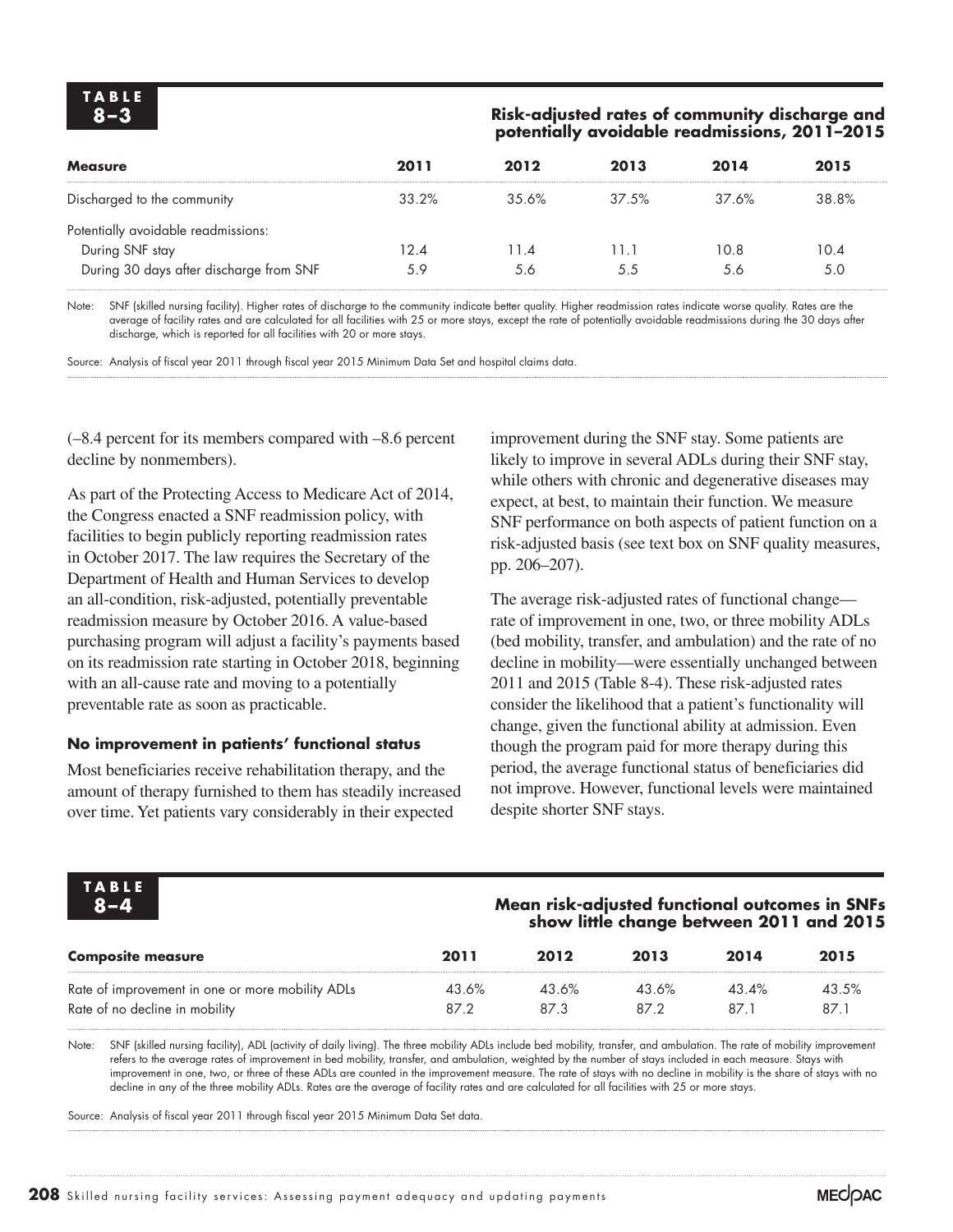**TABLE**

#### **8–5 SNF quality measures varied considerably across SNFs, 2015**

|                                                                            | <b>Risk-adjusted rate</b> |                                |                    |                                                       |  |  |
|----------------------------------------------------------------------------|---------------------------|--------------------------------|--------------------|-------------------------------------------------------|--|--|
| <b>Quality measure</b>                                                     | Mean                      | 25 <sub>th</sub><br>percentile | 75th<br>percentile | Ratio of<br>75th to<br>25 <sub>th</sub><br>percentile |  |  |
| Discharged to the community                                                | 38.8%                     | 30.8%                          | 47 7%              | .6                                                    |  |  |
| Potentially avoidable readmissions during SNF stay                         | 10.4                      | 7.4                            | 12.9               |                                                       |  |  |
| Potentially avoidable readmissions within 30 days after discharge from SNF | 5.0                       | 3.1                            | 6.5                | 2.1                                                   |  |  |
| Average improvement across the three mobility ADLs                         | 43.5                      | 35.5                           | 51.8               | .5                                                    |  |  |
| No decline in mobility during SNF stay                                     | 87.1                      | 82.7                           | 92.6               |                                                       |  |  |

Note: SNF (skilled nursing facility), ADL (activity of daily living). Higher rates of discharge to community indicate better quality. Higher readmission rates indicate worse quality. "Mobility improvement" is the average of the rates of improvement in bed mobility, transfer, and ambulation, weighted by the number of stays included in each measure. "No decline in mobility" is the share of stays with no decline in any of the three mobility ADLs. Rates are the average of facility rates and calculated for all facilities with 25 or more stays, except the rates of potentially avoidable readmissions during the 30 days after discharge, which are reported for all facilities with 20 or more stays.

Source: Analysis of fiscal year 2015 Minimum Data Set and hospital claims data.

#### **Large variation in quality measures indicates considerable room for improvement**

Considerable variation exists across the industry in the quality measures we track. We found one-quarter of facilities in 2015 had risk-adjusted community discharge rates at or below 30.8 percent, whereas the best performing quarter of facilities had rates of 47.7 percent or higher (Table 8-5). Similar variation was seen in readmissions during the SNF stay: The worst performing quartile had rates at or above 12.9 percent, whereas the best quartile had rates at or below 7.4 percent. Finally, rates of readmission in the 30 days after discharge from the SNF varied most—a twofold difference between the 25th percentile and the 75th percentile. The amount of variation across and within the groups suggests considerable room for improvement, all else being equal. There was less variation in the mobility measures.

Over the past five years, nonprofit SNFs and hospitalbased SNFs have had higher rates of community discharges and fewer readmissions (that is, better rates) during the SNF stay. However, hospital-based SNFs generally have had higher (that is, worse) readmission rates during the 30 days after discharge from the SNF, indicating an opportunity for them to do a better job transitioning patients to their next setting.

Medicare is increasingly focused on measuring the value of the care it purchases. In 2018, CMS will implement a

value-based purchasing program that will affect payments, beginning with an all-cause all-condition readmission measure that will be replaced with a measure of potentially avoidable readmissions as soon as practicable. In addition, this year, CMS has expanded the number of short-stay quality measures reported in Nursing Home Compare, a Medicare-run website that displays comparative information about SNFs and nursing homes to help beneficiaries select a provider. Until recently, 8 of the 11 quality measures focused on long-stay care. Of the three short-stay measures (the share of residents with pressure sores that are new or worsened, the share of residents who self-report moderate or severe pain, and the share of residents who newly received antipsychotic medication), none capture the main goals of SNF care. To correct this shortcoming, CMS added four measures to the Nursing Home Compare website and to CMS's star rating methodology: rates of discharge to the community, emergency room visits, rehospitalization within the first 30 days of a SNF stay, and improvement in function. Though the measure definitions differ from those used by the Commission, they capture key dimensions of care for short-stay patients.

#### **Providers' access to capital: Lending in 2016**

The vast majority of SNFs operate within nursing homes; therefore, in assessing SNFs' access to capital, we look at the availability of capital for nursing homes. Although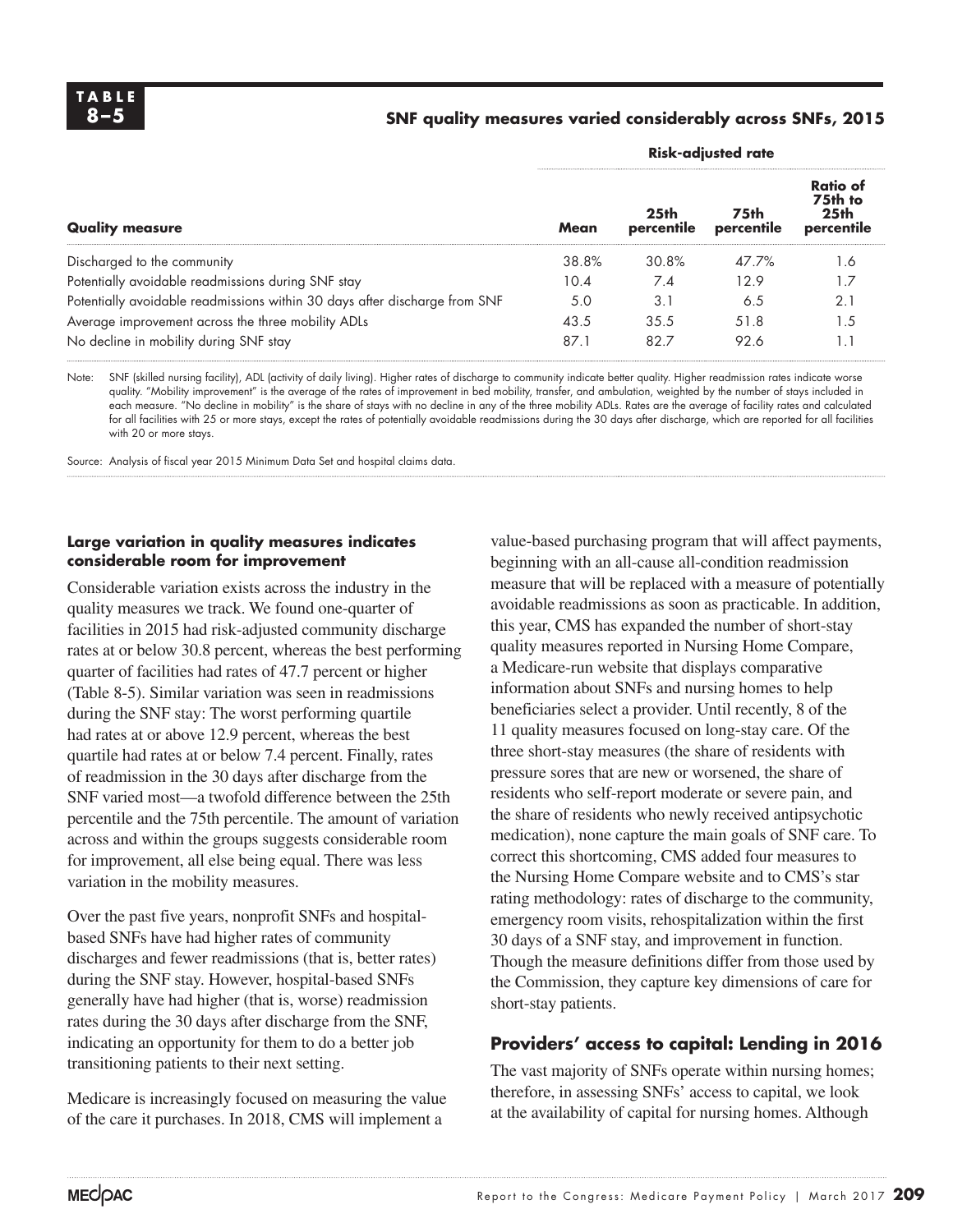Medicare makes up the minority share of almost all facilities' revenues, many operators see Medicare as their best payer.

Access to capital was adequate in 2016 but getting tighter (and more expensive) and is expected to remain so in 2017. Lending wariness reflects broad changes in postacute care, not the adequacy of Medicare's payments. Medicare is regarded as a preferred payer of SNF services.

Many market analysts report that, during 2016, capital has been generally available, but some lenders are cautious for several reasons. First, analysts expect SNF volume to decline as bundled payments shorten stays or eliminate them entirely (with beneficiaries discharged home). Analysts note that the transition from FFS to alternative payment models (including accountable care organizations (ACOs), bundled payment, and value-based purchasing) will require many SNFs to change their practices and enhance their capabilities to achieve and report good outcomes. Another factor is the expanded enrollment of beneficiaries in MA and the accompanying lower SNF days and revenues. Finally, the Department of Justice's investigations into therapy billing practices will require some providers to change their current therapy practices. One analyst commented that the industry is in the midst of sorting out the "right" level of SNF utilization. As evidence of the wariness of this sector by some, real estate investment trusts (REITs) with large SNF holdings have moved their SNF holdings into separate REITs or have sold a portion of their SNF assets. In November, Kindred Healthcare announced its exit from the SNF sector, noting it will partner with SNFs rather than operate its own facilities (Kindred 2016b).

On the other hand, some companies have added SNFs to their portfolios to position themselves for payment reforms spanning the PAC settings, knowing the aging demographics will continue to fuel demand for these services (Diversicare 2016b, Ensign Group 2016a, Irving Levin Associates Inc. 2016a). Analysts we spoke with also observed that while alternative payment models raise the uncertainty of this sector's financial performance, the models will create opportunities for those providers that successfully partner with hospitals to secure admissions, achieve good quality outcomes, and effectively coordinate the care for their patients. One analyst expects to see continued consolidation as SNFs partner with health care systems or ready themselves for ACOs (Connole 2016). As evidence of the demand for SNF properties, the average price per bed increased 12 percent between 2014

and 2015, driven in part by the volume of relatively highend sales (over \$100,00 per bed) and buyers believing a facility in the right market with the right patient mix can be successful (Irving Levin Associates Inc. 2016b). One analyst noted that while capital is available for the real estate side of the business, there was less available for operators to make the investments in their capabilities to treat higher acuity patients (Kaufmann 2016).

As payment reforms shift risk from payer to provider, providers seek to lower their costs through consolidation and integration of services across the PAC continuum and to prove their value (Cain Brothers 2016). Strategies include expanding holdings to include multiple PAC service lines (such as home health and hospice), solidifying presence across the continuum within select markets, aligning with hospital referral sources, and developing the data and analytics to track outcome measures. Referring partners want to see SNF performance on multiple measures (such as the 5-star rating system, the facility's state survey results, readmission rates, community discharge, patient satisfaction, and average length of stay (Kuebrich 2016)). Some providers have increased staff training and quality improvement activities to lower rehospitalizations and increase staff retention (a perennial problem).

To date, most SNFs offer both subacute and long-term care services. We continue to hear that the nursing home industry is increasingly bifurcated into providers with the capabilities to furnish skilled nursing care (also called subacute or transitional care) and meet the challenges posed by alternative payment models and another group of SNFs without those capabilities. For this latter group, long-term care will constitute a growing share of their facility volume. Some analysts we spoke with thought that operators will concentrate on one segment or the other and then match their service provision and cost structures accordingly.

Analysts noted that good operators will continue to have adequate access to capital but that lenders have gotten more selective and have increased their underwriting requirements. In conducting their due diligence on potential borrowers, lenders review the quality of the potential borrower's management team, cash flow and amount of debt, operating trends (volume, occupancy, payer mix, and patient mix), quality of care, ability to carry out strategic plans to shift payer or service mix, and the specificity of the facility's plans to meet performance goals. Lenders continue to focus on facilities with high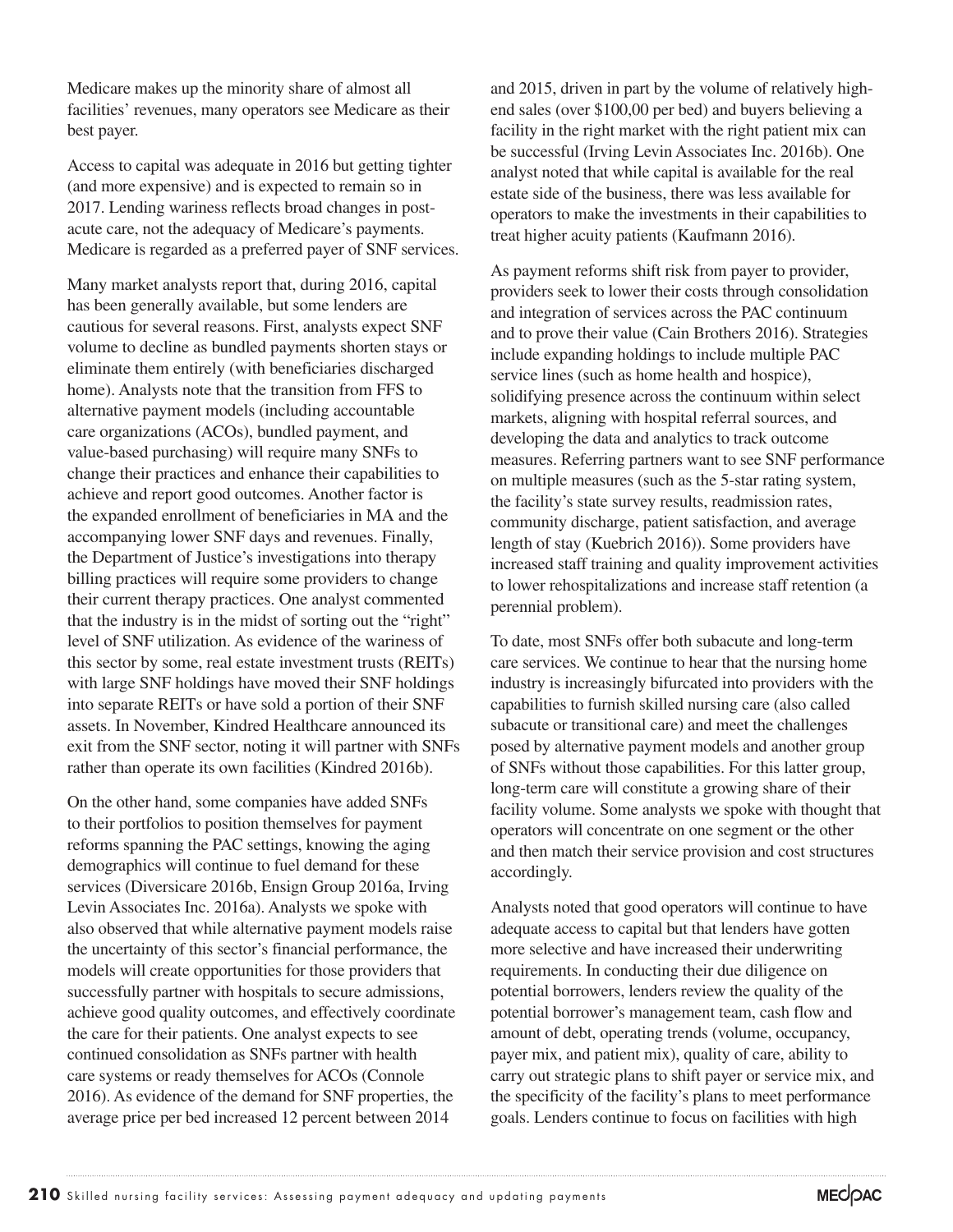Medicare and private-payer mixes, facilities furnishing PAC as opposed to long-term care, and those with the potential to expand their share of PAC patients.

The Department of Housing and Urban Development (HUD) continues to be an important lending source. In fiscal year 2016, HUD financed 287 projects, with the insured amount totaling \$2.8 billion (Department of Housing and Urban Development 2016). Since 2014, HUD has played a smaller lending role, in large part because low-cost borrowing and widely available capital sources have made HUD only one of many alternative lenders (Swett 2015). Refinancing, rather than new construction or renovation, continues to make up the majority of HUD loans.

Given the program's high payments relative to other payers, any lender reluctance is not a statement about the adequacy of Medicare's payments to SNFs: Medicare continues to be a preferred payer. Rather, it reflects the uncertainty surrounding the transition away from utilization-driven FFS and toward value-based care.

#### **Medicare payments and providers' costs: Medicare margins remained high in 2015**

In 2015, the aggregate Medicare margin was 12.6 percent. Margins for individual facilities continue to be highly variable, depending on the facility's share of intensive therapy days, size, and cost per day. The variations in Medicare margins and costs per day were not attributable to differences in patient demographics: High-margin facilities had higher case-mix indexes and higher shares of dual-eligible and minority beneficiaries. Differences by ownership were considerable, with for-profit facilities having much higher Medicare margins than nonprofit facilities. The 9 percent of freestanding facilities defined as relatively efficient consistently furnished relatively low-cost, higher quality care and had substantial Medicare margins over three consecutive years. Some MA plans' payment rates were considerably lower than Medicare's FFS payment rates, and the disparity is unlikely to be explained by differences in patient mix. These facts strongly suggest that SNFs can provide high-quality care at lower payment rates.

#### **Trends in FFS spending and cost growth**

In 2015, Medicare FFS spending for SNF services was \$29.8 billion, about 6 percent higher than in 2014. The CMS Office of the Actuary estimates FFS spending for

# **FIGURE**

**X-X**

**8–2 After a temporary slowdown, S-2** Arter a remporary slowabwn,<br>SNF spending growth returns  **to prior pace, 2003–2017**



Note: SNF (skilled nursing facility), FFS (fee-for-service). Fiscal year spending is shown. Data for 2016 and 2017 are estimates.

Source: Office of the Actuary 2016b.

SNF services in fiscal year 2016 was \$31.1 billion (Figure 8-2) (Office of the Actuary 2016b). In 2011, payments were unusually high because the rates for the new casemix classification system included an adjustment that was too large for the mix of therapy modalities assumed in setting the rates. The industry took advantage of the In setting the rates. The mutustry took advantage of the new policies by quickly shifting its mix of modalities, and payments increased by over 14 percent in 2011. To correct for the excessive payment, CMS revised the adjustment downward in 2012, and total payments declined between 2012 and 2014. Since 2014, the growth in spending has averaged 5.7 percent a year. CMS projects spending in fiscal year 2017 to increase almost 7 percent to \$33.2 billion. On a per FFS beneficiary basis, spending in 2015 (\$796) was about 4 percent higher than in 2014.

From 2003 to 2015, the cumulative increase in payments per day outpaced the increase in cost per day (Figure 8-3, p. 212). During this period, costs per day rose 46 percent while payments grew 49 percent. Since 2004, the cost increases were equal to or larger than the market basket increases in every year except one (2012), but total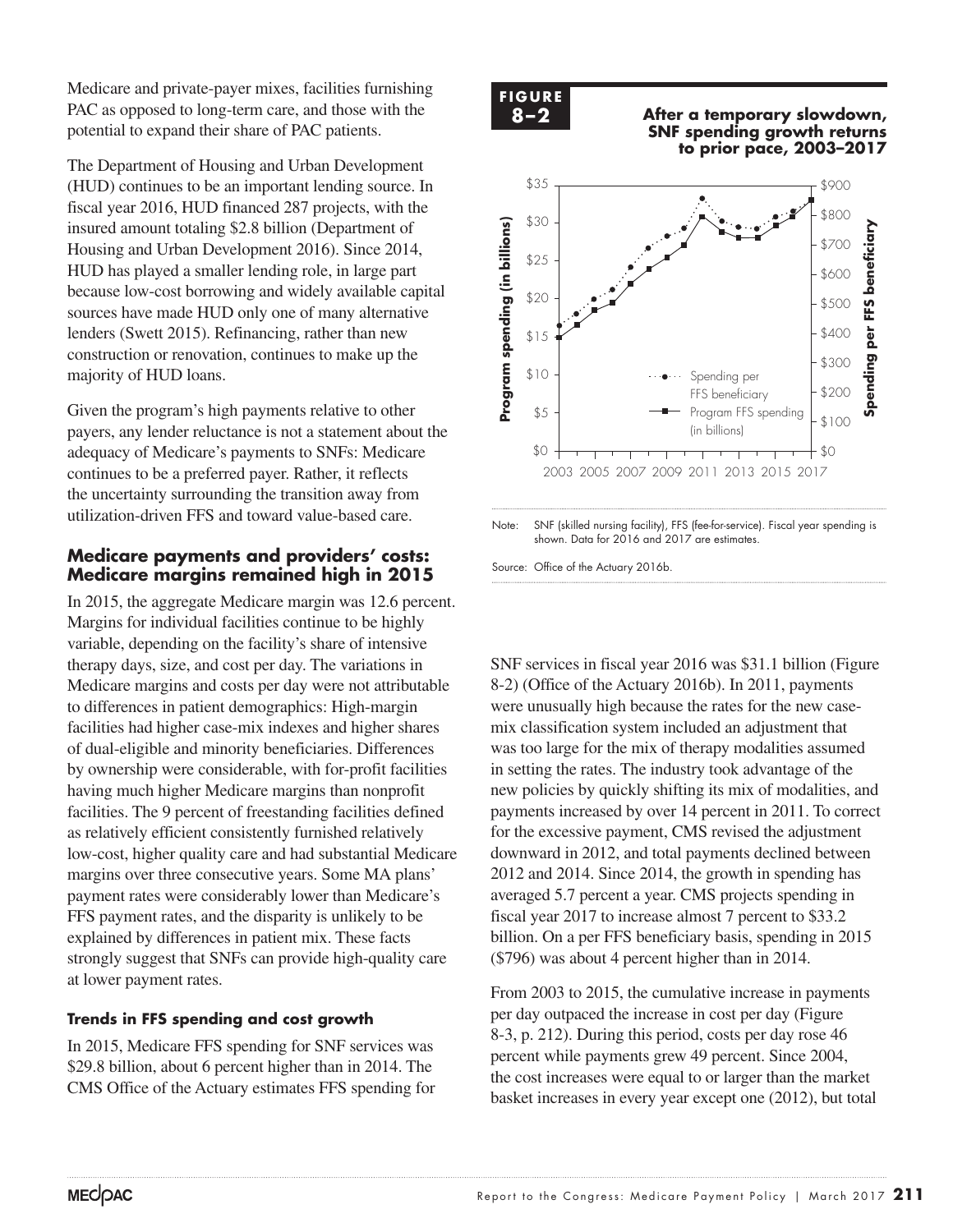**FIGURE**  $\overline{8-3}$ 

# **8–3 Cumulative growth in Medicare cost and payments per SNF day, 2003–2015 Cumulative growth in Medicare**



payments rose even more. As a result, SNFs remained highly profitable on average. When Medicare lowered its rates by 11 percent in 2012 to correct for the previous year's overpayments, providers kept their cost growth in that year below the market basket increase.

Between 2012 and 2015, costs have grown more quickly For nonprofit SNFs compared with for-profit SNFs. allocate costs) (M<br>
<sup>2007</sup> Herman is in the data in the data is in the data in the data is in the data of the data sheet. Cumulatively, costs grew 10.3 percent for nonprofit  $\sum_{\text{SME unit in the context of the horizontal}}$ facilities compared with 7.4 percent for for-profit SNFs. The differences in growth were larger for routine and administrative costs compared with ancillary costs. During this same period, routine costs increased  $9.2$  percent for nonprofit SNFs, but almost half that  $(4.7 \text{ percent})$  for forprofit SNFs. In addition to higher cost growth, nonprofit facilities also had a standardized cost per day (adjusted for differences in wages and case mix) that was about 9 percent higher than the cost per day in for-profit facilities.

#### **SNF Medicare margins remain high**

The Medicare margin is a key measure of the adequacy of the program's payments because it compares Medicare's payments with providers' costs to treat beneficiaries. An

all-payer total margin, in contrast, reflects the financial performance of the entire facility across all lines of business (such as ancillary and therapy services, hospice, and home health care) and all payers (including Medicaid, private insurers, and managed care) and is presented as context for the Commission's update recommendation.

In 2015, the aggregate Medicare margin for freestanding SNFs was 12.6 percent, the 16th consecutive year of Medicare margins above 10 percent (Figure 8-4). In aggregate, SNFs were able to maintain their margins despite productivity adjustments that lowered the market basket updates and despite the federal budget sequester that began lowering payments in April 2013 by 2 percent per year. The combined impact of these policies would have been greater but was offset by the continued increase in the share of days assigned to the highest payment casemix groups (the ultra-high and very high rehabilitation groups) and a steady decline in the share of days assigned to medically complex and low and medium rehabilitation case-mix groups. In 2011, the Medicare margin was 21.3 percent, reflecting the large increase in payments because of the implementation of the new case-mix groups and an incorrect adjustment factor. Despite reductions to correct SNF payments the following year, Medicare margins remained high in 2012 (14.1 percent).

In 2015, hospital-based facilities (3 percent of program spending on SNFs) continued to have extremely negative Medicare margins (–69 percent), in part because of the higher cost per day reported by hospitals. Previous analysis by the Commission found that routine costs in hospital-based SNFs were higher, reflecting more staffing, higher skilled staffing, and shorter stays (over which to allocate costs) (Medicare Payment Advisory Commission 2007). However, hospital administrators consider their SNF units in the context of the hospital's overall financial pared with 1.4 percent for for-profit SNFs.<br>
performance and mission. Hospitals with SNFs can lower exted to the selection to select to to select selection to their inpatient lengths of stay by transferring patients to select selection to their inpatient lengths of stay by transferring patients to their SNF beds, thus making inpatient beds available to treat additional inpatient admissions. As a result, hospitalbased SNFs can contribute to the bottom-line financial performance of hospitals: Hospitals with SNFs had lower inpatient costs per case and higher inpatient Medicare margins than hospitals without SNFs.

#### **Marginal profit: A measure of the financial attractiveness of Medicare patients**

Another consideration in evaluating the adequacy of Medicare payments is the assessment of whether providers have a financial incentive to expand the number of

Source: MedPAC analysis of freestanding SNF Medicare cost reports from 2003–2015.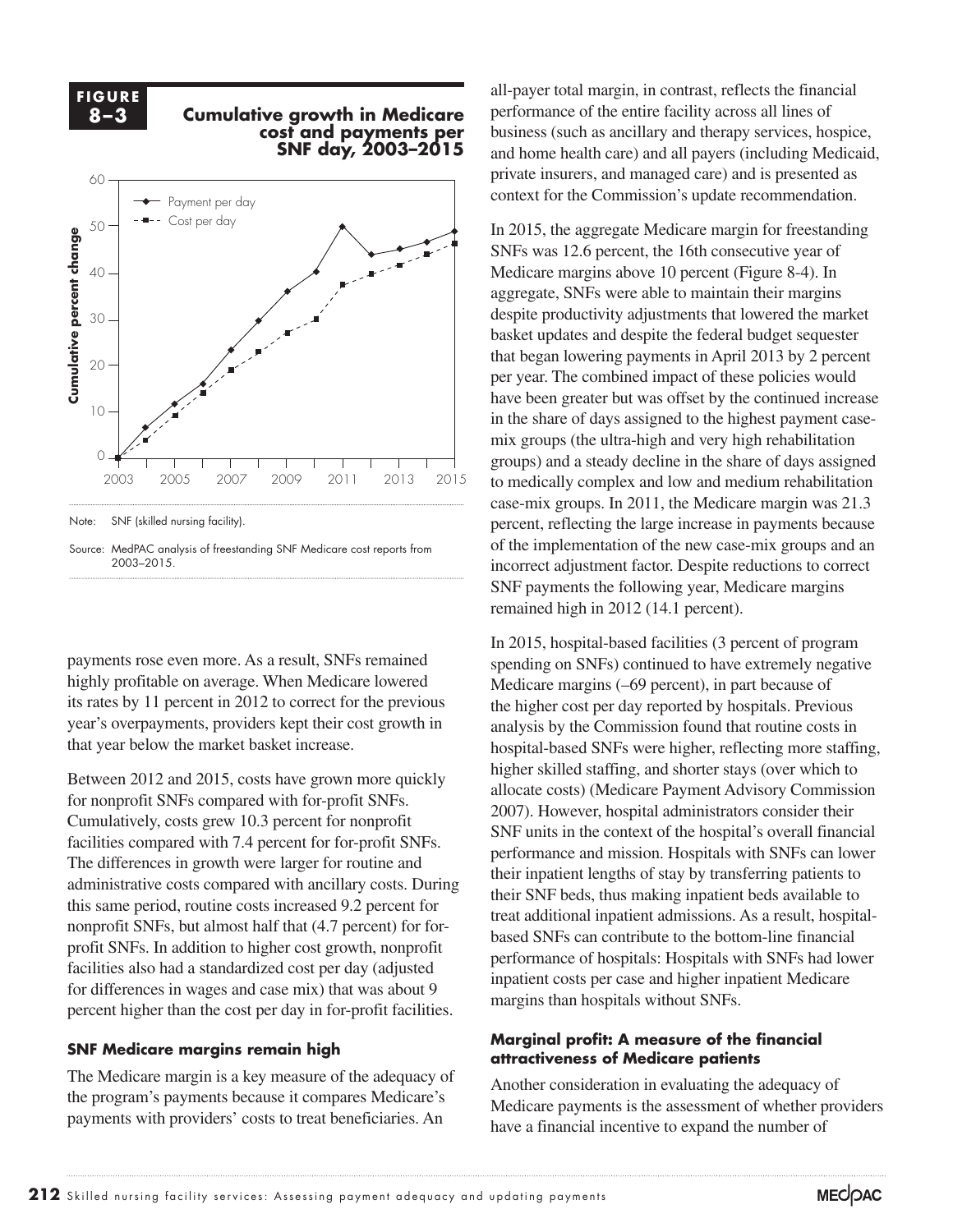#### **FIGURE X-X FIGURE 8–4**

**Aggregate freestanding SNF Medicare margins have been above 10 percent since 2000**



Medicare beneficiaries they serve. In considering whether to treat a patient, the provider compares the marginal revenue it will receive for treating one additional patient (i.e., the Medicare payment) with its marginal costs that is, the costs that vary with volume, in this case, to treat one additional patient. If Medicare payments do not cover a facility's marginal costs, the provider could have a disincentive to admit Medicare beneficiaries. To **indicate ref** operationalize this concept, we compare payments for operationalize this concept, we compare payments for the persistently high<br>Medicare services to marginal costs, approximated as: variation indicate that

Marginal profit = (payments for Medicare services – (total one-quarter of freestand Medicare costs – fixed building and equipment costs)) / Medicare payments  $\alpha$  fault when  $\alpha$ 

 $\mathcal{F}$  and  $\mathcal{F}$  added manually.

This comparison is a lower bound on the marginal profit Over the past 10 years, for-profit facil because we ignore any potential labor costs that are fixed. For providers with available data, the marginal profit

in 2015 was at least 20.4 percent. Because Medicare payments far exceed facilities' marginal costs, facilities with available beds have an incentive to admit Medicare patients, also signifying a positive indicator of patient access.

**Freestanding Medicare margins....**

#### **High and widely varying SNF Medicare margins indicate reforms to the PPS are still needed**

The persistently high Medicare margins and their wide variation indicate that the PPS needs to be revised and rebased so that payments more closely match patient characteristics, not the services provided to them. In 2015, one-quarter of freestanding SNFs had Medicare margins of 21 percent or higher, while another quarter of freestanding  $\frac{1}{2}$  SNFs had margins of 2.4 percent or lower (Table 8-6, p. 214). One-fifth (about the same share as last year) of SNFs had negative Medicare margins (data not shown).  $\mathbf{h}$  and  $\mathbf{n}$ 

> Over the past 10 years, for-profit facilities' Medicare margins have averaged about 10 percentage points higher than nonprofit facilities' margins. In 2015, the disparity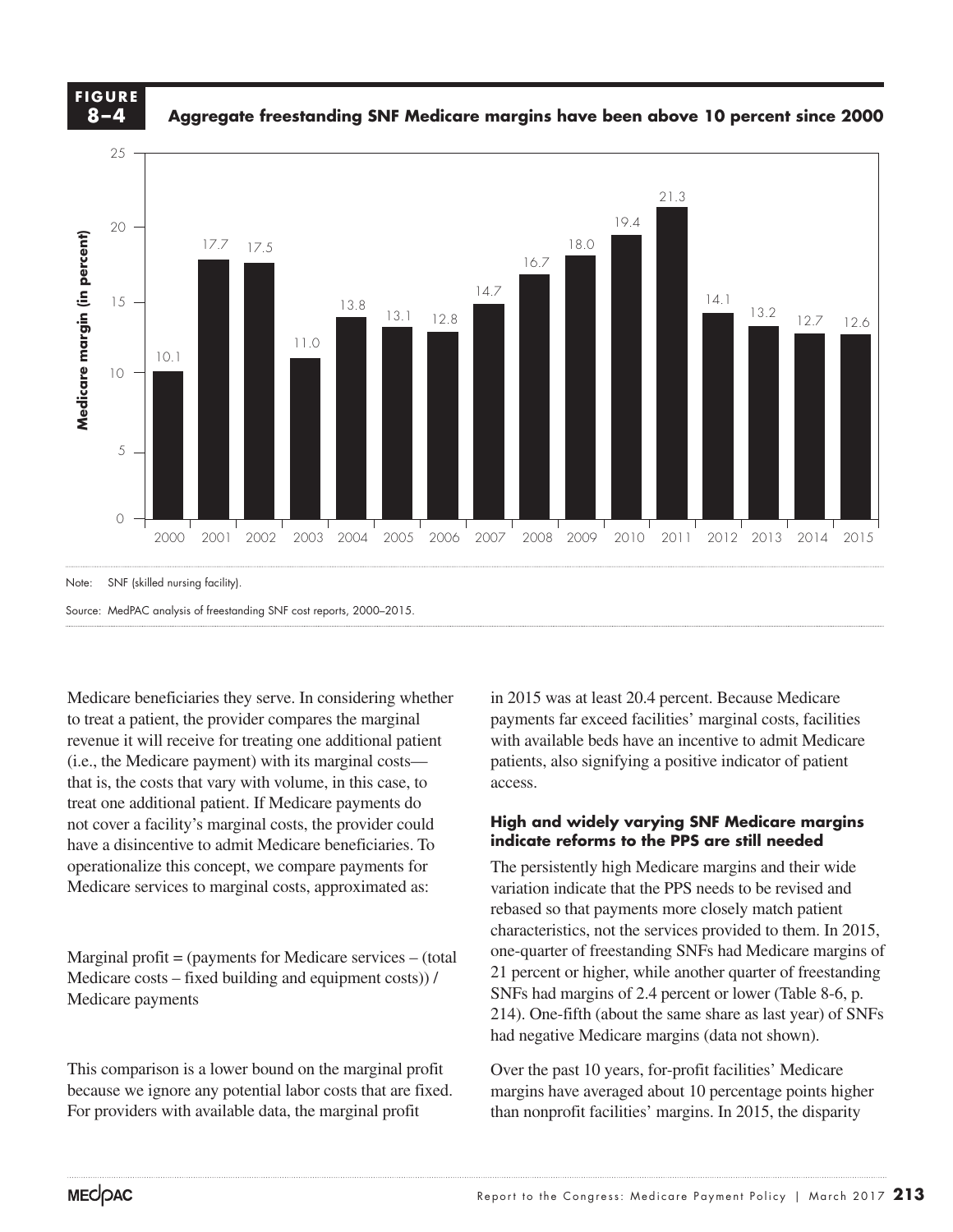# **TABLE**

#### **8–6 Variation in freestanding SNF Medicare margins reflects the mix of cases and cost per day, 2015**

| <b>Provider group</b>                 | Medicare<br>margin |
|---------------------------------------|--------------------|
| All providers                         | 12.6%              |
| For profit                            | 15.0               |
| Nonprofit                             | 4.4                |
| Rural                                 | 10.5               |
| Urban                                 | 13.0               |
| Frontier                              | 3.2                |
| 25th percentile of Medicare margins   | 24                 |
| 75th percentile of Medicare margins   | 21.0               |
| Intensive therapy: High share of days | 14.6               |
| Intensive therapy: Low share of days  | 6.5                |
| Medically complex: High share of days | 8.2                |
| Medically complex: Low share of days  | 13.6               |
| Small (20-50 beds)                    | 2.4                |
| Large (100-199 beds)                  | 13.8               |
| Standardized cost per day: High       | 2.8                |
| Standardized cost per day: Low        | 24.8               |
| Standardized cost per discharge: High | 9.9                |
| Standardized cost per discharge: Low  | 14.8               |

Note: SNF (skilled nursing facility). The margins are aggregates for the facilities included in the group. "Low" is defined as facilities in the lowest 25th percentile; "high" is defined as facilities in the highest 25th percentile. "Frontier" refers to SNFs located in counties with six or fewer people per square mile. "Standardized cost" refers to Medicare costs adjusted for differences in area wages and the case mix (using the nursing component's relative weights) of Medicare beneficiaries.

Source: MedPAC analysis of 2015 freestanding SNF Medicare cost reports.

continued: Nonprofit facilities had an average Medicare margin of 4.4 percent, while the average for-profit margin was 15.0 percent. The disparity reflects differences in facilities' costs, size, and service provision. Nonprofit facilities have higher costs per day (about 9 percent higher) and, since 2011, have had higher cost growth compared with for-profit facilities. The higher costs for nonprofit facilities are partly due to their smaller size. In 2015, the median nonprofit facility had 85 beds compared with 103 beds for the median for-profit facility; therefore, the nonprofits may not be able to achieve the same

economies of scale as larger facilities. On the revenue side, nonprofits had somewhat lower shares of the more profitable ultra-high and very high therapy days compared with for-profit facilities (80 percent compared with 83 percent) and shorter lengths of stay, both of which would lower their payments per stay.

Facilities with the highest SNF margins had high shares of intensive rehabilitation therapy and low shares of medically complex days. Facilities with high shares of intensive therapy had Medicare margins that averaged 8 percentage points higher than facilities with low shares of these days (14.6 percent compared with 6.5 percent) (Table 8-6). Despite the payment increases for medically complex cases in October 2010, there remains a large difference (about 5 percentage points) in the financial performance in 2015 between facilities with high and low shares of these days. Lower cost SNFs and larger SNFs had higher Medicare margins than higher cost SNFs and smaller SNFs. The Medicare margin for facilities with the lowest cost per day (the bottom quartile of cost per day) was 24.8 percent, while the margin for facilities with the highest cost per day (the top quartile of cost per day) was 2.8 percent.

Differences in costs and revenues between freestanding facilities in the top and bottom quartiles of Medicare margins underscore the need to revise the PPS and more closely align payments with costs. The highest margin SNFs had lower daily costs (their costs were 70 percent of the costs of low-margin SNFs), and their revenues per day were 16 percent higher, driven partly by having higher shares of intensive therapy days (Table 8-7). Compared with lower margin SNFs, higher margin SNFs had higher shares of dually eligible beneficiaries, minority beneficiaries, and Medicaid days. It is possible that given their higher Medicaid shares (and the lower payments typically made by Medicaid), these facilities make an extra effort to keep their costs low and consequently have higher Medicare margins. Facilities with higher margins also treated more patients assigned to case-mix groups with the highest payment weights (as measured by the weights for the nursing component of the rate) and had lower shares of patients classified into medically complex case-mix groups.15

These differences in financial performance illustrate why the PPS needs to be revised. Even after CMS expanded the number of medically complex case-mix groups and shifted spending away from therapy care, the PPS continues to result in higher Medicare margins for facilities providing higher amounts of intensive therapy. A PPS design based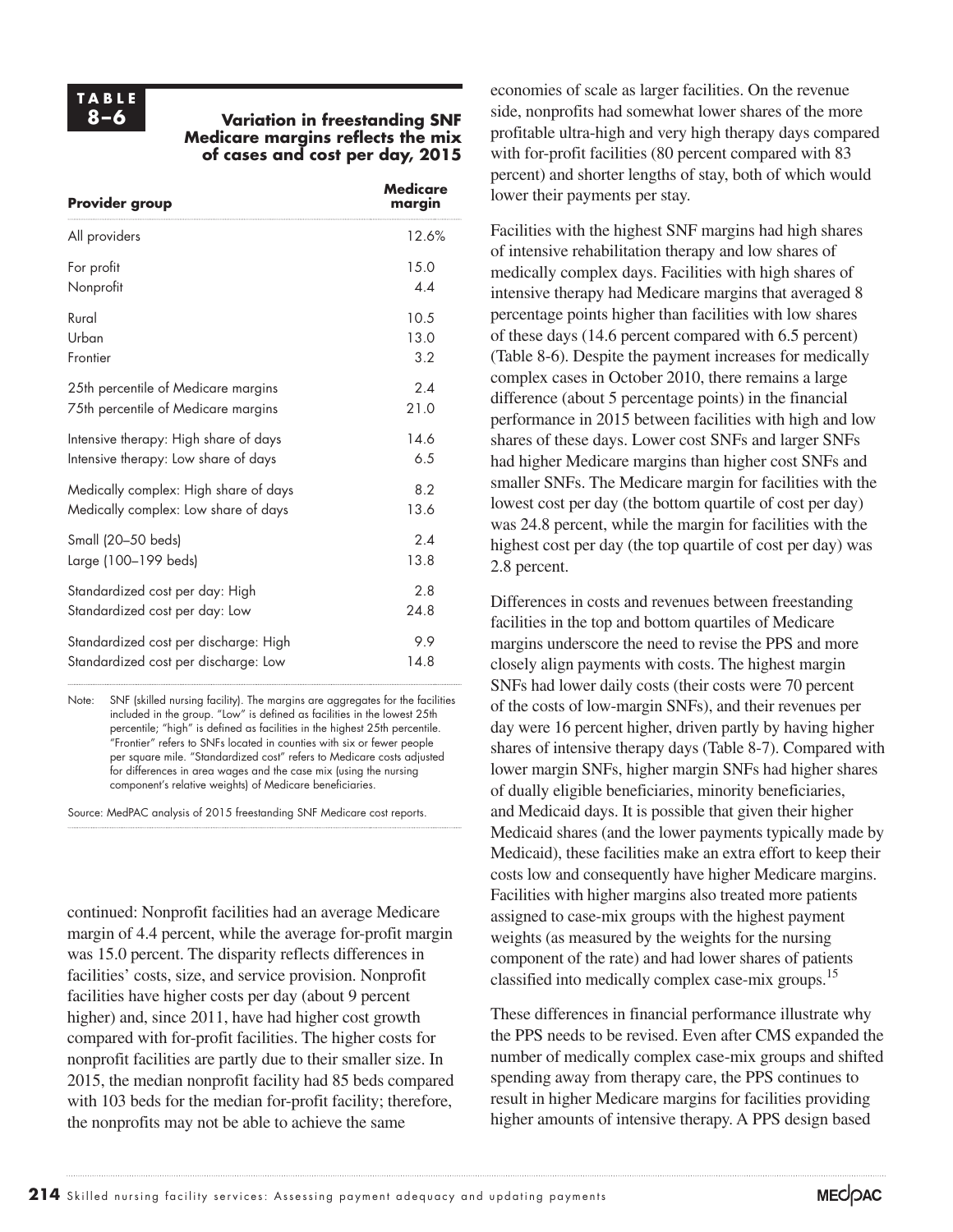#### **8–7 Cost and revenue differences explain variation in Medicare margins for freestanding SNFs in 2015**

| <b>Characteristic</b>               | <b>SNFs in the</b><br>top margin<br>quartile | <b>SNFs in the</b><br>bottom margin<br>quartile | <b>Ratio of SNFs in the</b><br>top margin quartile<br>to SNFs in the<br>bottom margin quartile |
|-------------------------------------|----------------------------------------------|-------------------------------------------------|------------------------------------------------------------------------------------------------|
| <b>Cost measures</b>                |                                              |                                                 |                                                                                                |
| Standardized cost per day           | \$261                                        | \$373                                           | 0.70                                                                                           |
| Standardized ancillary cost per day | \$116                                        | \$159                                           | 0.73                                                                                           |
| Standardized routine cost per day   | \$146                                        | \$208                                           | 0.70                                                                                           |
| Standardized cost per discharge     | \$10,973                                     | \$14,148                                        | 0.78                                                                                           |
| Average daily census (patients)     | 89                                           | 65                                              | 1.37                                                                                           |
| Average length of stay (days)       | 43                                           | 37                                              | 1.16                                                                                           |
| <b>Revenue measures</b>             |                                              |                                                 |                                                                                                |
| Medicare payment per day            | \$505                                        | \$435                                           | 1.16                                                                                           |
| Medicare payment per discharge      | \$22,183                                     | \$16,120                                        | 1.38                                                                                           |
| Share of days in intensive therapy  | 87%                                          | 78%                                             | 1.12                                                                                           |
| Share of medically complex days     | 3%                                           | 4%                                              | 0.75                                                                                           |
| Medicare share of facility revenue  | 25%                                          | 14%                                             | 1.79                                                                                           |
| <b>Patient characteristics</b>      |                                              |                                                 |                                                                                                |
| Case-mix index                      | 1.40                                         | 1.31                                            | 1.07                                                                                           |
| Share dual-eligible beneficiaries   | 30%                                          | 20%                                             | 1.50                                                                                           |
| Share minority beneficiaries        | 10%                                          | 4%                                              | 2.50                                                                                           |
| Share very old beneficiaries        | 23%                                          | 27%                                             | 0.85                                                                                           |
| Medicaid share of days              | 64%                                          | 56%                                             | 1.14                                                                                           |
| <b>Facility mix</b>                 |                                              |                                                 |                                                                                                |
| Share for profit                    | 88%                                          | 57%                                             | N/A                                                                                            |
| Share urban                         | 79%                                          | 66%                                             | N/A                                                                                            |

Note: SNF (skilled nursing facility), N/A (not applicable). Values shown are medians for the quartile. Top margin quartile SNFs (*n*=3,144) were in the top 25 percent of the distribution of Medicare margins. Bottom margin quartile SNFs (*n*=3,143) were in the bottom 25 percent of the distribution of Medicare margins. "Standardized cost" refers to Medicare costs adjusted for differences in area wages and the case mix (using the nursing component's relative weights) of Medicare beneficiaries. "Intensive therapy" days are days classified in ultra-high and very high rehabilitation case-mix groups. "Medically complex" includes days assigned to clinically complex and special care case-mix groups. "Very old beneficiaries" are 85 years and older.

Source: MedPAC analysis of freestanding 2015 SNF cost reports.

on patient characteristics (such as the one recommended by the Commission) would redistribute Medicare spending to SNFs according to their mix of patients, not the amount of therapy provided.

Ownership of low-margin and high-margin facilities did not mirror the industry mix. Although for-profit facilities made up almost three-quarters of all freestanding SNFs, they constituted a smaller share (57 percent) of the lowmargin facilities and a higher share (88 percent) of the

high-margin group. Similarly, high-margin SNFs were disproportionately urban, comprising 79 percent of this group compared with 71 percent of all freestanding SNFs.

#### **High margins achieved by relatively efficient SNFs**

The Commission is required by the Medicare Prescription Drug, Improvement, and Modernization Act of 2003 to consider the costs associated with efficient providers. The Commission follows two principles when selecting a set of efficient providers. First, the providers must do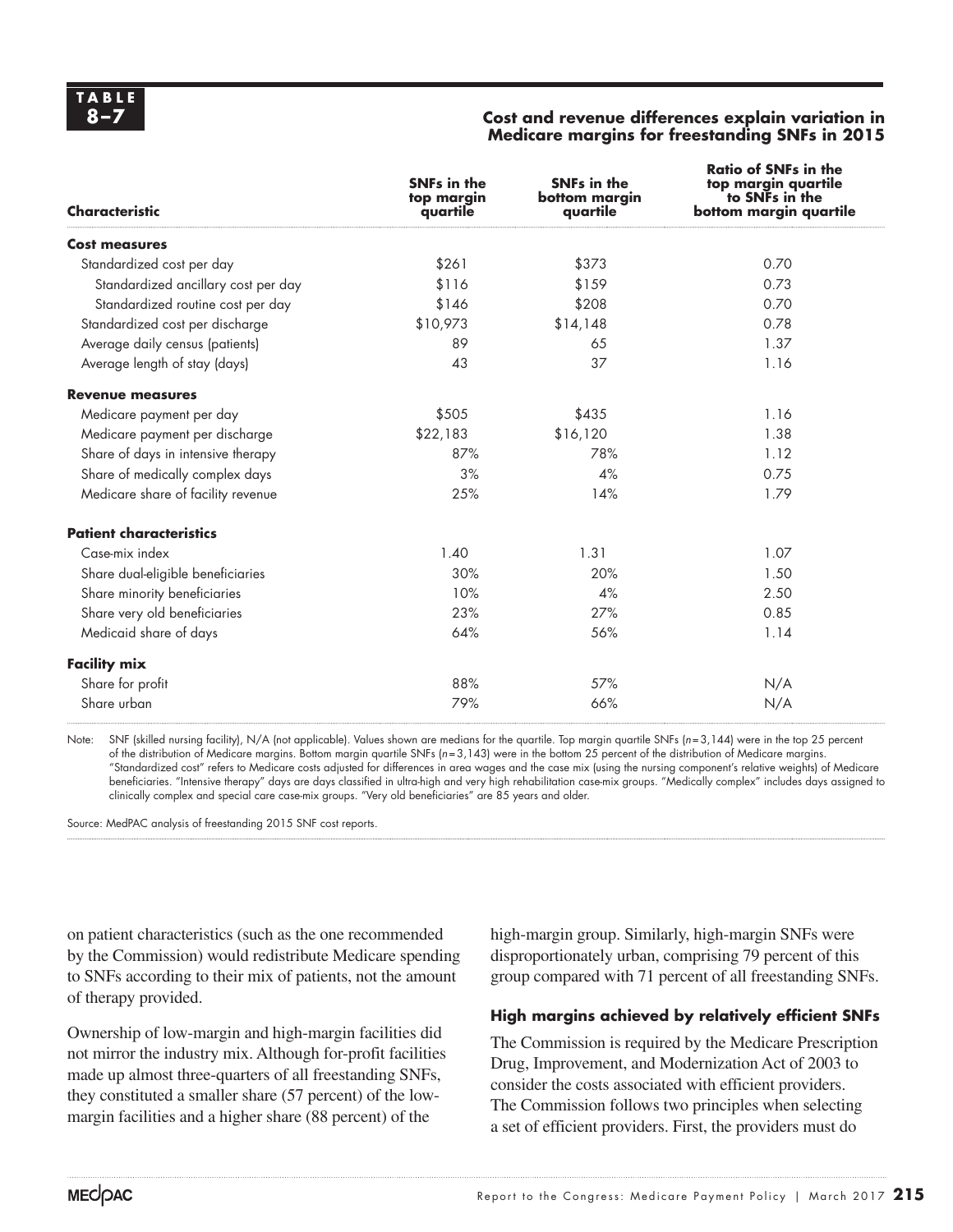#### **8–8 Financial performance of relatively efficient SNFs is a combination of lower cost per day and higher revenues per day**

|                                 | <b>Type of SNF</b>          |                   |                                                       |
|---------------------------------|-----------------------------|-------------------|-------------------------------------------------------|
| Performance in 2015             | <b>Relatively efficient</b> | <b>Other SNFs</b> | <b>Ratio of relatively</b><br>efficient to other SNFs |
| Community discharge rate        | 48.9%                       | 38.6%             | 1.27                                                  |
| Readmission rate                | 8.7%                        | 10.3%             | 0.85                                                  |
| Standardized cost per day       | \$283                       | \$308             | 0.92                                                  |
| Standardized cost per discharge | \$9,185                     | \$12,188          | 0.75                                                  |
| Medicare revenue per day        | \$504                       | \$459             | 1.10                                                  |
| Medicare margin                 | 19.4%                       | 11.6%             | 1.67                                                  |
| Total margin                    | 3.4%                        | 1.5%              | 2.24                                                  |
| Facility case-mix index         | 1.43                        | 1.36              | 1.06                                                  |
| Medicare average length of stay | 33 days                     | 39 days           | 0.83                                                  |
| Occupancy rate                  | 88%                         | 86%               | 1.02                                                  |
| Average daily census            | 101                         | 81                | 1.20                                                  |
| Share ultra-high therapy days   | 64%                         | 53%               | 1.22                                                  |
| Share medically complex days    | 4.3%                        | 4.2%              | 1.03                                                  |
| Medicaid share of facility days | 57%                         | 61%               | 0.94                                                  |
| Share urban                     | 77%                         | 65%               | N/A                                                   |
| Share for profit                | 79%                         | 68%               | N/A                                                   |
| Share nonprofit                 | 13%                         | 20%               | N/A                                                   |

Note: SNF (skilled nursing facility), N/A (not applicable). The number of freestanding facilities included in the analysis was 11,794. SNFs were identified as "relatively efficient" based on their cost per day and two quality measures (community discharge and readmission rates) between 2012 and 2014. Relatively efficient SNFs were those in the best third of the distribution for one measure and not in the worst third for any measure in each of three years and were not a facility under "special focus" by CMS. Costs per day and per discharge were standardized for differences in case mix (using the nursing component relative weights) and wages. Quality measures were rates of risk-adjusted community discharge and readmission for patients with potentially avoidable conditions within 100 days of hospital discharge. Quality measures were calculated for all facilities with at least 25 stays. "Ultra-high therapy days" include days assigned to ultra-high case-mix groups. "Medically complex days" includes days assigned to clinically complex and special care case-mix groups. Table shows the medians for the measure.

Source: MedPAC analysis of quality measures and Medicare cost report data for 2012–2015.

relatively well on both cost and quality metrics. Second, the performance has to be consistent, meaning that the provider cannot have poor performance on any metric over three years. The Commission's approach is to develop a set of criteria and then examine how many providers meet them. It does not establish a set share (for example, 10 percent) of providers to be considered efficient and then define criteria to meet that pool size.

To identify efficient SNFs, we examined the financial performance of freestanding SNFs with consistent cost and quality performance on two measures (see text box on identifying efficient providers). To measure costs, we looked at costs per day that were adjusted for differences in area wages and case mix. To assess quality, we examined risk-adjusted rates of community discharge and potentially avoidable readmissions that occurred during the SNF stay. To be included in the relatively efficient group, a SNF had to be in the best third of the distribution of at least one measure and not in the bottom third on any measure for three consecutive years. This year, we also required that SNFs not be part of CMS's Special Focus Facility Initiative for any portion of time covered by the definition  $(2012-2014)$ .<sup>16</sup> This criterion excluded four facilities from the pool of efficient providers. Having applied the cost, quality, and special-focus exclusions,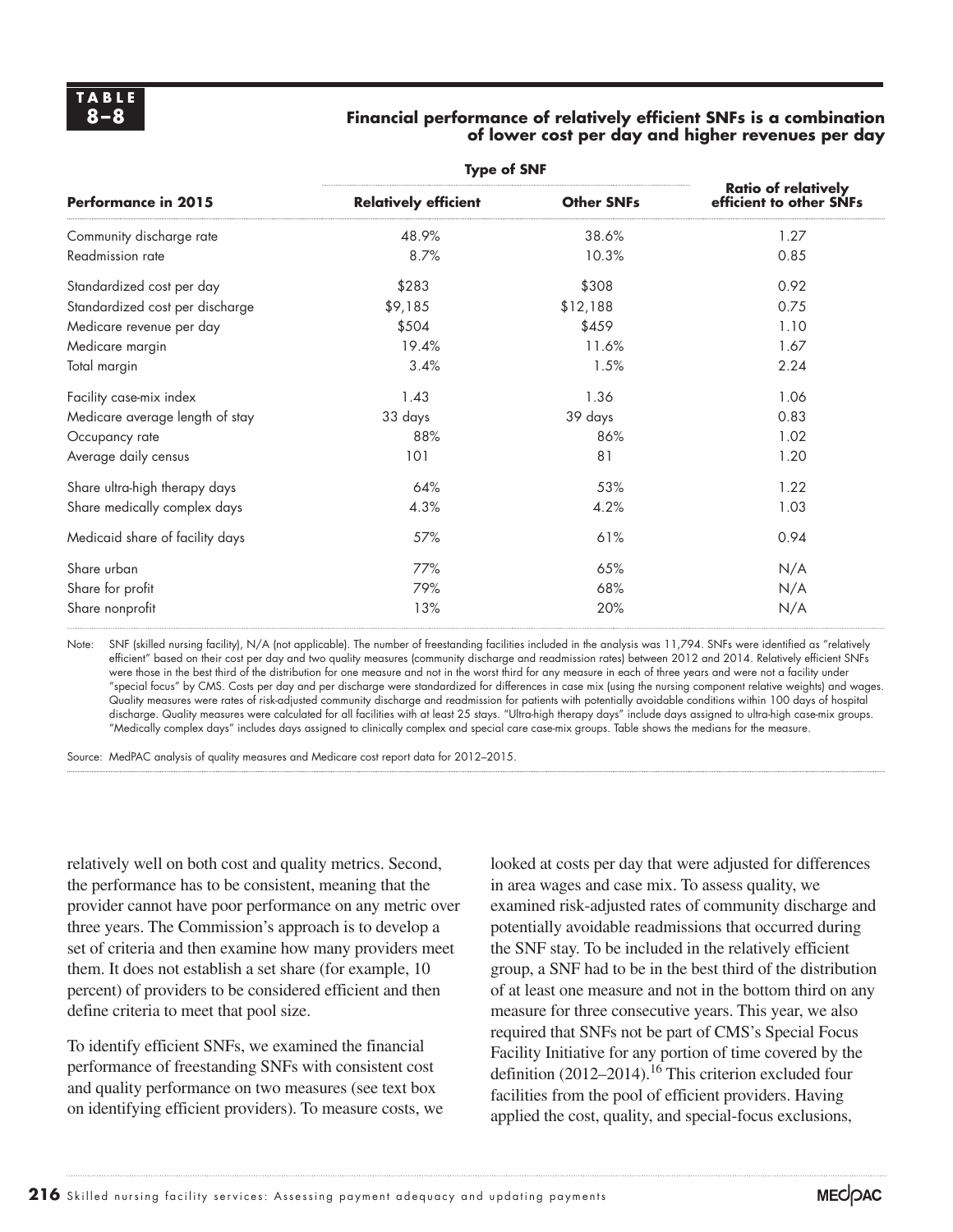# **Identifying relatively efficient skilled nursing facilities**

We defined relatively efficient skilled nursing<br>facilities (SNFs) as those with relatively<br>low costs per day and good quality care<br>for three years in a row 2012 through 2014. The cost facilities (SNFs) as those with relatively low costs per day and good quality care for three years in a row, 2012 through 2014. The cost per day was calculated using cost report data and was adjusted for differences in case mix (using the nursing component relative weights) and wages. Quality measures were risk-adjusted rates of community discharge and potentially avoidable readmissions during the SNF stay. Only facilities with at least 25 stays were included in the quality measures.

The method we used to assess performance attempts to limit drawing incorrect conclusions about performance based on poor data. Using three years to categorize SNFs as efficient (rather than just one year) avoids categorizing providers based on random variation or on one "unusual" year. In addition, by first assigning

a SNF to a group and then examining the group's performance in the next year, we avoided having a facility's poor data affect both its own categorization and the assessment of the group's performance. Thus, a SNF's erroneous data could result in its inaccurate assignment to a group, but because the group's performance is assessed with data from later years, these "bad" data would not directly affect the assessment of the group's performance.

Of the 1,007 facilities identified as efficient, only 5 percent of SNFs were in the best third on all three measures. Just over half were in the best third for at least one quality measure but were not in the best cost third, less than a quarter were in the lowest cost third but not in the best third on either quality measure, and less than one-quarter were in the best third for the cost and at least one quality measure. ■

we found that 9 percent (1,007 of the 11,794 facilities included in the analysis) provided relatively low-cost, high-quality care, a small increase from the 8 percent reported last year. Of these, 60 percent were identified as efficient last year.

Our analyses found that SNFs can have relatively low costs and provide relatively good quality care while maintaining high margins (Table 8-8). Compared with other SNFs in 2015, relatively efficient SNFs had community discharge rates that were 27 percent higher and readmission rates that were 15 percent lower. Standardized costs per day were 8 percent lower than for other SNFs.

We did not find significant differences between relatively efficient and other SNFs in terms of occupancy rates, but efficient SNFs had higher daily censuses (101 compared with 81). Efficient facilities had more complex case mixes (driven in part by higher therapy intensity) but shorter stays. In terms of case-mix days, efficient providers had higher shares of the most intensive therapy days and comparable shares of medically complex days. The higher therapy intensity raised their daily Medicare payments relative to all SNFs, indicating that, in addition to controlling their costs, efficient providers pursued

revenue strategies to maximize their Medicare payments. The median Medicare margin for efficient SNFs was 19.4 percent, and their total margin (for all payers and all lines of business) was 3.4 percent. Relatively efficient facilities were more likely to be urban and for profit. Efficient SNFs were located in 44 states, including 3 in frontier locations.

We recognize that a SNF may appear to be efficient with respect to the care it provides but may not be when considering a patient's entire episode of care. For example, SNFs that discharge patients to other post-acute care services may keep their own costs low but shift costs to other settings, thus increasing total Medicare program spending. In the future, we may compare providers' costs for an episode of care.

#### **FFS payments for SNF care are considerably higher than managed care/MA payments for four publicly traded nursing home companies**

Another indicator that Medicare's payments under the SNF PPS are too high is the comparison of FFS and managed care/MA payments. (We create a combined term because MA makes up the majority of the rates reported as "managed care payments.") We compared Medicare FFS and managed care/MA payments at four nursing home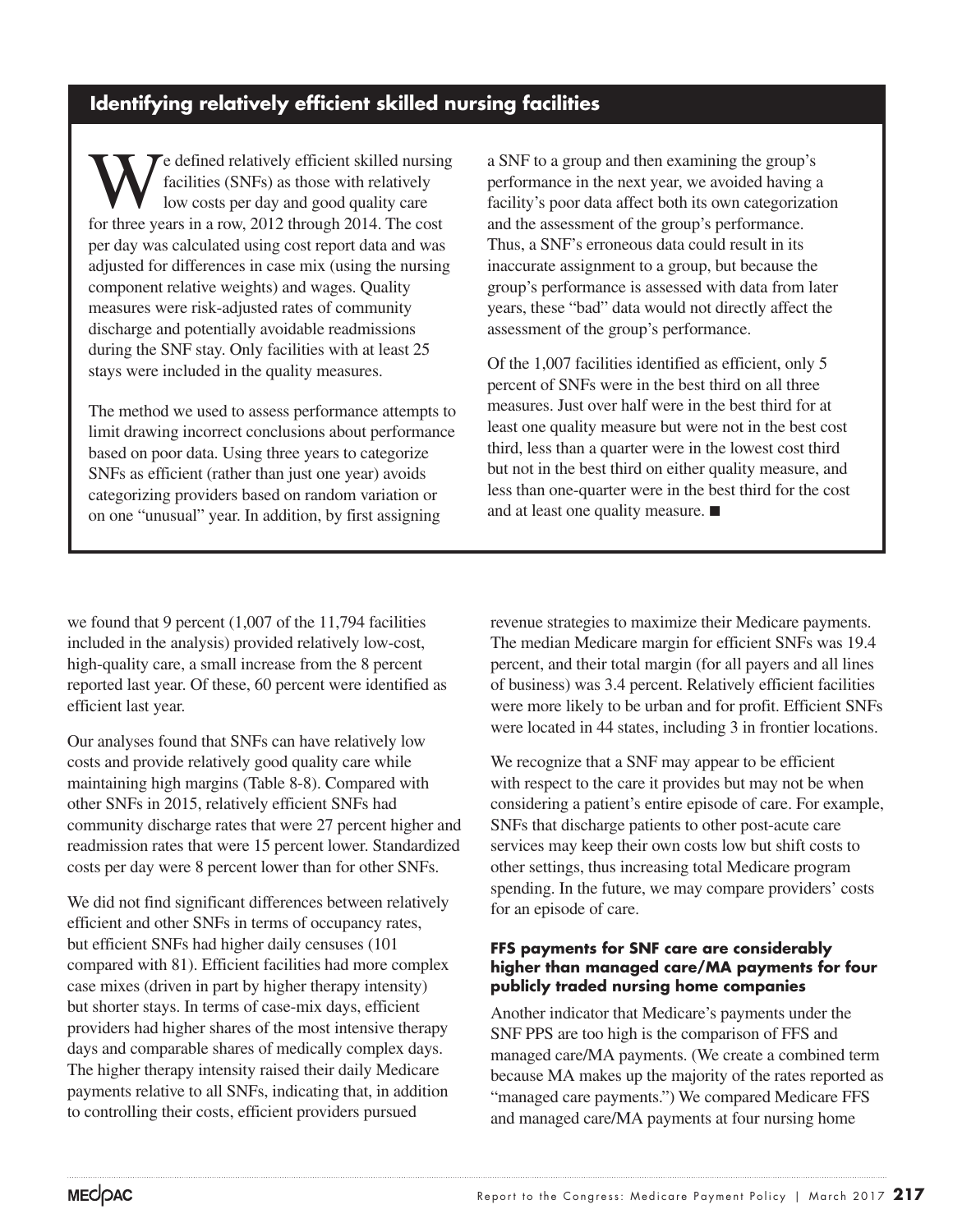#### **8–9 Comparison of Medicare fee-for-service and managed care/ MA daily payments in 2016 to four companies**

|                    |            | Medicare payment         |                                   |
|--------------------|------------|--------------------------|-----------------------------------|
| Company            | <b>FFS</b> | <b>Managed care (MA)</b> | <b>Ratio of FFS to MA payment</b> |
| Diversicare        | \$457      | \$388                    | 1.18                              |
| Ensign Group       | 581        | 425                      | 1.37                              |
| Genesis HealthCare | 513        | 464                      | 1.11                              |
| Kindred Healthcare | 577        | 464                      | 1.24                              |

Note: MA (Medicare Advantage), FFS (fee-for-service). MA makes up the majority of managed care payments. The Genesis rate is reported as "insurance," which includes managed care but excludes Medicaid managed care and private pay. The Kindred rate is reported for MA.

Source: Third quarter 10–Q 2016 reports available at each company's website.

companies where such information was publicly available. For these four companies, Medicare's FFS payments averaged 23 percent higher than MA rates (Table 8-9). MA makes up the majority of the managed care business at most SNFs. It is possible that smaller companies have less leverage and do not negotiate similarly low rates. We also do not know how these rates compare with those paid to smaller chains and independent facilities.

Although making a direct comparison is complicated, we compared the patient characteristics of beneficiaries enrolled in FFS and MA plans in 2015 and found small differences that do not explain the lower payments typically made by MA plans.<sup>17</sup> Compared with FFS beneficiaries, MA enrollees were the same age, had slightly higher Barthel scores (less than two points, indicating slightly more independence), and had slightly lower (2 percent) risk scores (indicating fewer comorbidities).18 The considerably lower MA payments indicate some facilities accept much lower payments to treat MA enrollees who are not much different in terms of case mix from FFS beneficiaries. Some publicly traded firms report seeking managed care patients as a business strategy, indicating that the rates are attractive.

#### **Total margins remained the same in 2015 as in 2013**

The average total margin for freestanding SNFs in 2015 remained positive (1.6 percent), declining slightly from 2014 (1.9 percent). A total margin reflects services to all patients (public and private, including managed care) across all lines of business (for example, long-term care, hospice, home health care, and ancillary services) and revenue sources (for example, including investment income). Total margins are driven in large part by state policies regarding the level of Medicaid payments and the ease of entry into a market (e.g., whether there is a requirement for a certificate of need).

The publicly traded companies we examined report several strategies to spread their risk and enhance their revenues: expanding into other lines of business (home health care, hospice, home care, and outpatient therapy); increasing their managed care and private-payer business; partnering with hospitals and health systems to secure volume; and diversifying geographically. Companies also report strategies aimed at increasing their quality, including enhancing their staffs' competencies, improving care transitions, offering quality-based incentive bonuses, lowering staff turnover rates, and developing the ability to track outcomes (Diversicare 2016a, Ensign Group 2016a, Ensign Group 2016b, Genesis HealthCare 2016, Kindred Healthcare 2016a, Kindred Healthcare 2016c).

Because Medicaid payments are lower than Medicare FFS payments, some representatives in the industry argue that high Medicare payments are needed to subsidize losses on Medicaid residents. Such a policy is ill advised for several reasons (see text box on not subsidizing other payments). In addition to Medicare's share of facility revenues, other factors that shape a facility's total financial performance are its share of revenues from MA and private payers (both generally considered favorable, though perhaps not as favorable as traditional FFS), its other lines of business (such as ancillary, home health,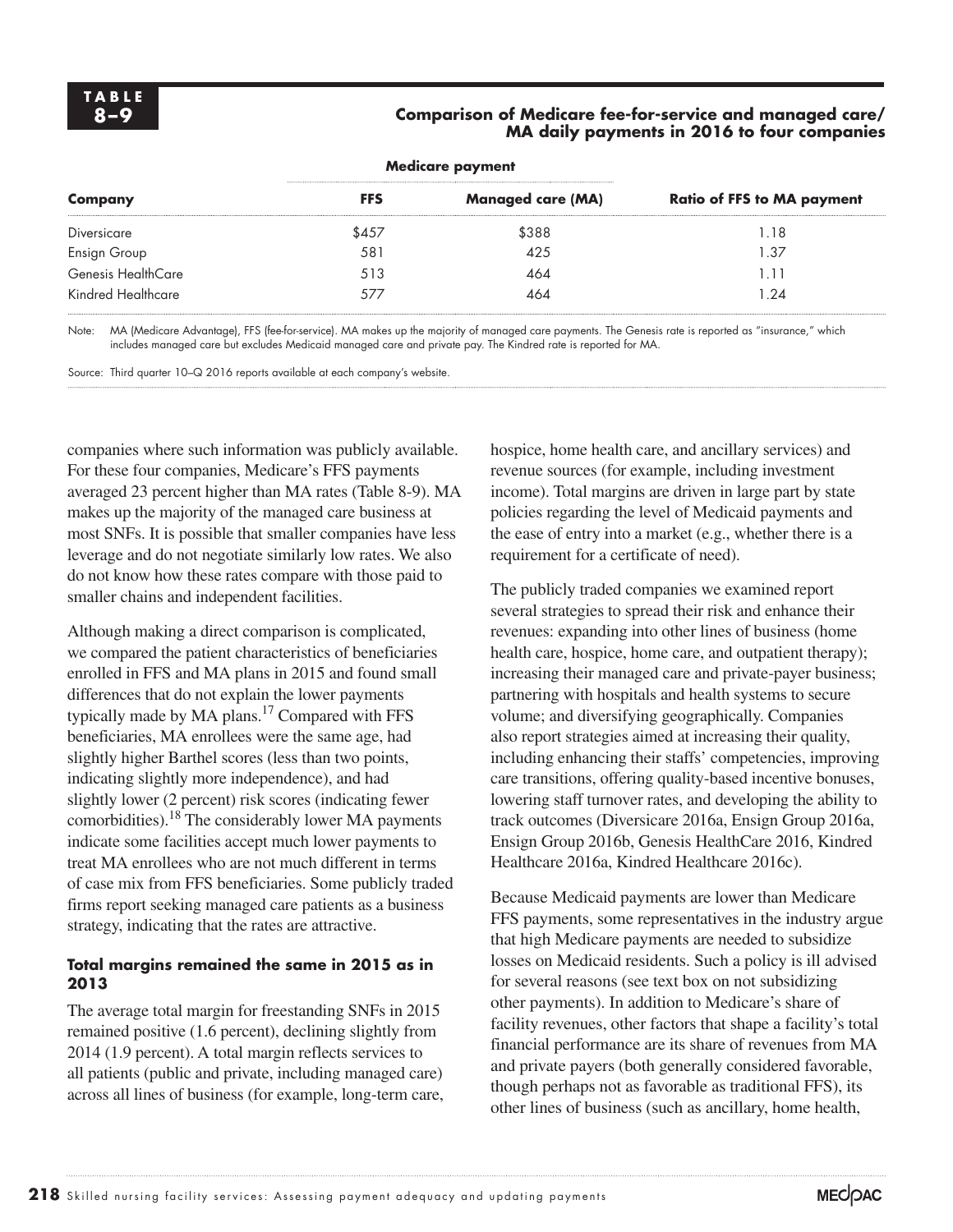### **Medicare's skilled nursing facility payments should not subsidize payments from Medicaid or other payers**

Medicare payments, which are financed by<br>taxpayer contributions to the trust fund,<br>navors most patably Medicaid High Medicare taxpayer contributions to the trust fund, currently subsidize payments from other payers, most notably Medicaid. High Medicare payments may also subsidize payments from private payers. Industry representatives contend that this subsidy should continue. The Commission believes such cross-subsidization is not advisable for several reasons. First, this strategy results in poorly targeted subsidies. Facilities with high shares of Medicare payments would receive the most in subsidies from higher Medicare payments, while facilities with low Medicare shares—presumably the facilities with the greatest need—would receive the smallest subsidies. Shares of Medicare and Medicaid patients vary widely across facilities (Table 8-10). As a result, the impact of the Medicare subsidy would vary considerably across facilities, putting more dollars into facilities with high Medicare use (and low Medicaid use), which are likely to have higher Medicare margins than other facilities.

If the Congress wishes to help nursing homes with high Medicaid payer mix, a better targeted and separately financed program could be established to do so.

In addition, Medicare's subsidy does not discriminate among states with relatively high and low Medicaid payments. If Medicare raises or maintains its high payment levels, states could be encouraged to further reduce their Medicaid payments and, in turn, create pressure to raise Medicare rates. Higher Medicare payments could further encourage providers to select patients based on payer source or to rehospitalize dual-eligible patients to qualify them for a Medicarecovered, higher payment stay. Finally, Medicare's high payments represent a subsidy of trust fund dollars (and taxpayer support) to the low payments made by states and private payers. If the Congress wishes to help certain nursing facilities (such as those with high Medicaid shares), it would be more efficient to do so through a separate, targeted policy. ■

| <b>TABLE</b><br>$8 - 10$ |        |                                    | <b>Medicare and Medicaid shares vary widely across</b> | freestanding skilled nursing facilities, 2015 |      |  |  |  |  |  |
|--------------------------|--------|------------------------------------|--------------------------------------------------------|-----------------------------------------------|------|--|--|--|--|--|
|                          |        | <b>Percentile of facility days</b> |                                                        |                                               |      |  |  |  |  |  |
| <b>Payer</b>             | l Nth  | 25 <sub>th</sub>                   | Median                                                 | <b>75th</b>                                   | 90th |  |  |  |  |  |
| Medicare share           | $.5\%$ | 7%                                 | 11%                                                    | 17%                                           | 27%  |  |  |  |  |  |
| Medicaid share           |        |                                    | 6                                                      | 73                                            | 8'   |  |  |  |  |  |

and hospice services), and nonpatient sources of income (such as investment income).

### **Payments and costs for 2017**

In assessing the payment update for 2017, the Commission considers the relationship between SNF costs and Medicare payments in 2015. To estimate costs for 2016 and 2017, we assumed cost growth equal to the market

basket and no behavioral changes. For 2017, we included Medicare's share (based on the Medicare share of nursing facility revenues) of the estimated cost of the nursing home regulation included in the final rule for these regulations (Centers for Medicare & Medicaid Services 2016b). To estimate 2017 payments, we began with reported 2015 payments and increased payments by the market basket net of the productivity adjustment for both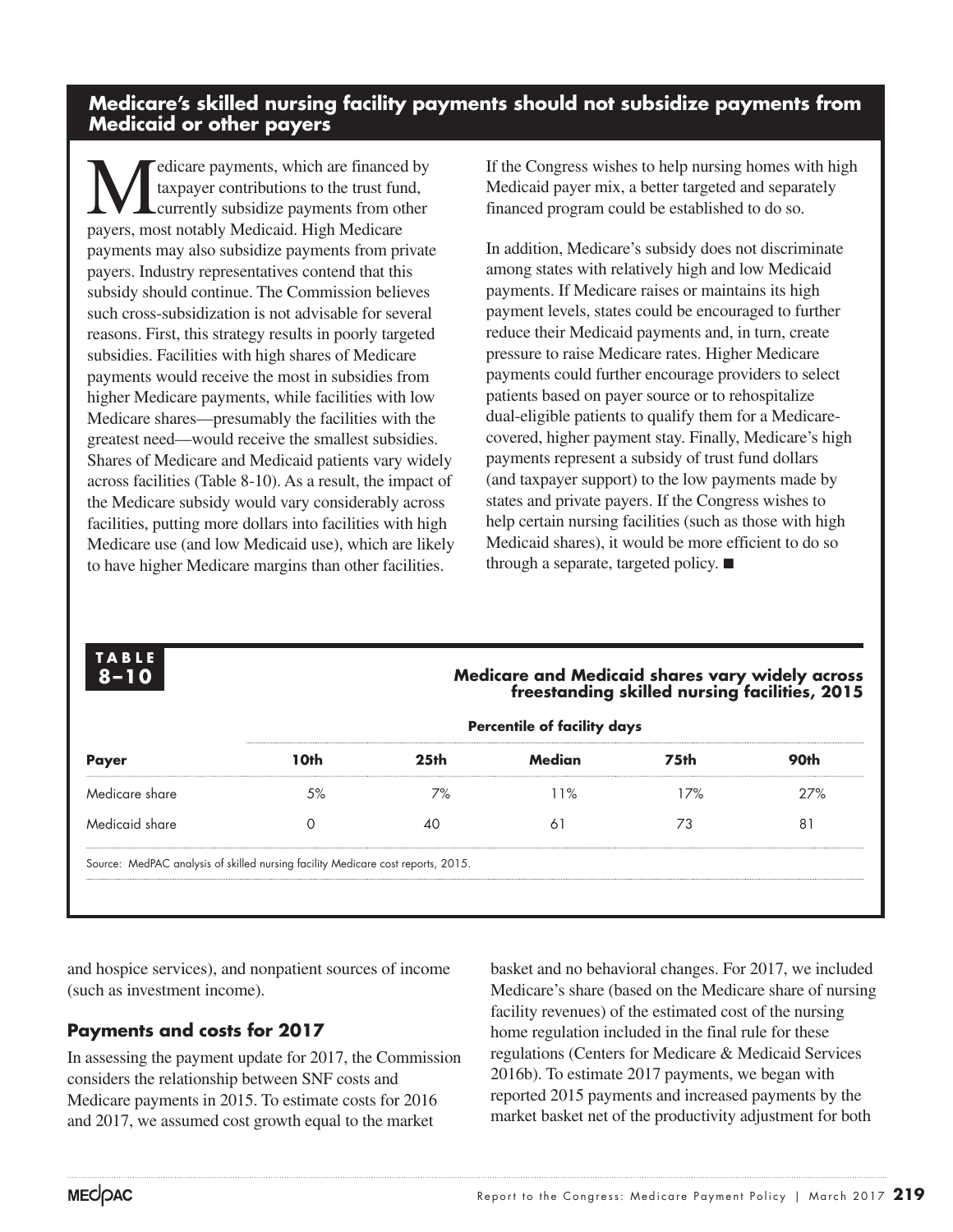2016 and 2017 (as required by the Patient Protection and Affordable Care Act of 2010 (PPACA)). For 2016, the update was also offset by a forecast error correction. There were no other policy changes between 2015 and 2017 to consider in our modeling. The final rules for the SNF PPS included an update to payments of 1.2 percent for 2016 payments in 2016 and 2.6 percent for 2017. The larger increase in 2017 reflects higher projected cost growth, a smaller productivity adjustment, and no forecast error. The projected 2017 Medicare margin is 10.6 percent. Without the impact of the nursing home regulations, we estimate the margin would be 11.2 percent.

# **How should Medicare payments change in 2018?**

In considering how payments should change for 2018, we note that the broad circumstances of SNFs have not changed since the Commission made its recommendation last year to eliminate the market basket increases for 2017 and 2018 while the Secretary revises the SNF PPS. The recommendation also stated that in 2019, the Secretary should evaluate the need for additional adjustments to more closely align payments and costs.

Our analyses confirm that the SNF PPS needs to be revised. Payments are increasingly unrelated to the costs of care or to a patient's characteristics, despite the many changes made to the payment system. The overpayments for therapy services have gotten larger, strengthening the existing incentive to furnish therapy services. At the same time, the payments for NTA services are unrelated to these services' costs, making payments even more poorly targeted than they had been. Broad payment reforms (such as bundled payments, accountable care organizations, and a unified PAC PPS) rely on FFS rates as benchmarks, so the importance of the accuracy of FFS payments to SNFs remains.

Regarding the need to rebase payments, aggregate Medicare margins for SNFs have been above 10 percent since 2000. In 2015, the marginal profit was 20 percent, indicating facilities with an available bed have an incentive to admit Medicare patients. Further, the variation in Medicare margins is not related to differences in patient characteristics and location since cost differences remain after adjusting for differences in wages, case mix, and beneficiary demographics. Rather, differences in financial

performance reflect the amount of therapy furnished to patients, differences in costs per day, and cost control. Relatively efficient SNFs, with relatively low costs and high quality, have Medicare margins of 19 percent. FFS payments were considerably higher than the MA payments made to some SNFs, suggesting some facilities are willing to accept much lower rates than FFS payments to treat Medicare beneficiaries. These factors show that the PPS continues to exert too little pressure on providers. The industry has shown it is nimble at responding to the level of Medicare's payments. Even in years when CMS lowered payments, providers tempered their practices so that aggregate payments increased.

#### **RECOMMENDATION 8**

**The Congress should eliminate the market basket updates for 2018 and 2019 and direct the Secretary to revise the prospective payment system (PPS) for skilled nursing facilities. In 2020, the Secretary should report to the Congress on the impacts of the reformed PPS and make any additional adjustments to payments needed to more closely align payments with costs.** 

#### **RATIONALE 8**

This recommendation calls for both lower payments and a revised PPS design. Payments would not be increased for 2018 and 2019 while a revised PPS is implemented. With the projected Medicare margin at 10.6 percent in 2017, Medicare payments appear to be more than adequate to accommodate SNF cost growth without updates in 2018 and 2019. The Commission recognizes the need to proceed cautiously but deliberately to help minimize unintended disruptions caused by rebasing. Therefore, a final adjustment to the level of payments (in 2020) should not be considered until initial impacts can be assessed. By comparison, current law calls for a 1 percent increase in 2018 (as required by Section 411 of the Medicare Access and CHIP Reauthorization Act of 2015) and an estimated 2.2 percent increase for 2019 (market basket increase minus productivity).

The recommendation also requires that the PPS be revised to increase the equity in payments for different types of stays. Under a revised design, payments would increase for medically complex stays and decrease for stays that include intensive therapy that is unrelated to a patient's care needs. In 2015, the Commission estimated that payments would increase 32 percent for facilities with low shares of intensive therapy and 12 percent for facilities with high NTA costs per day. Based on their mix of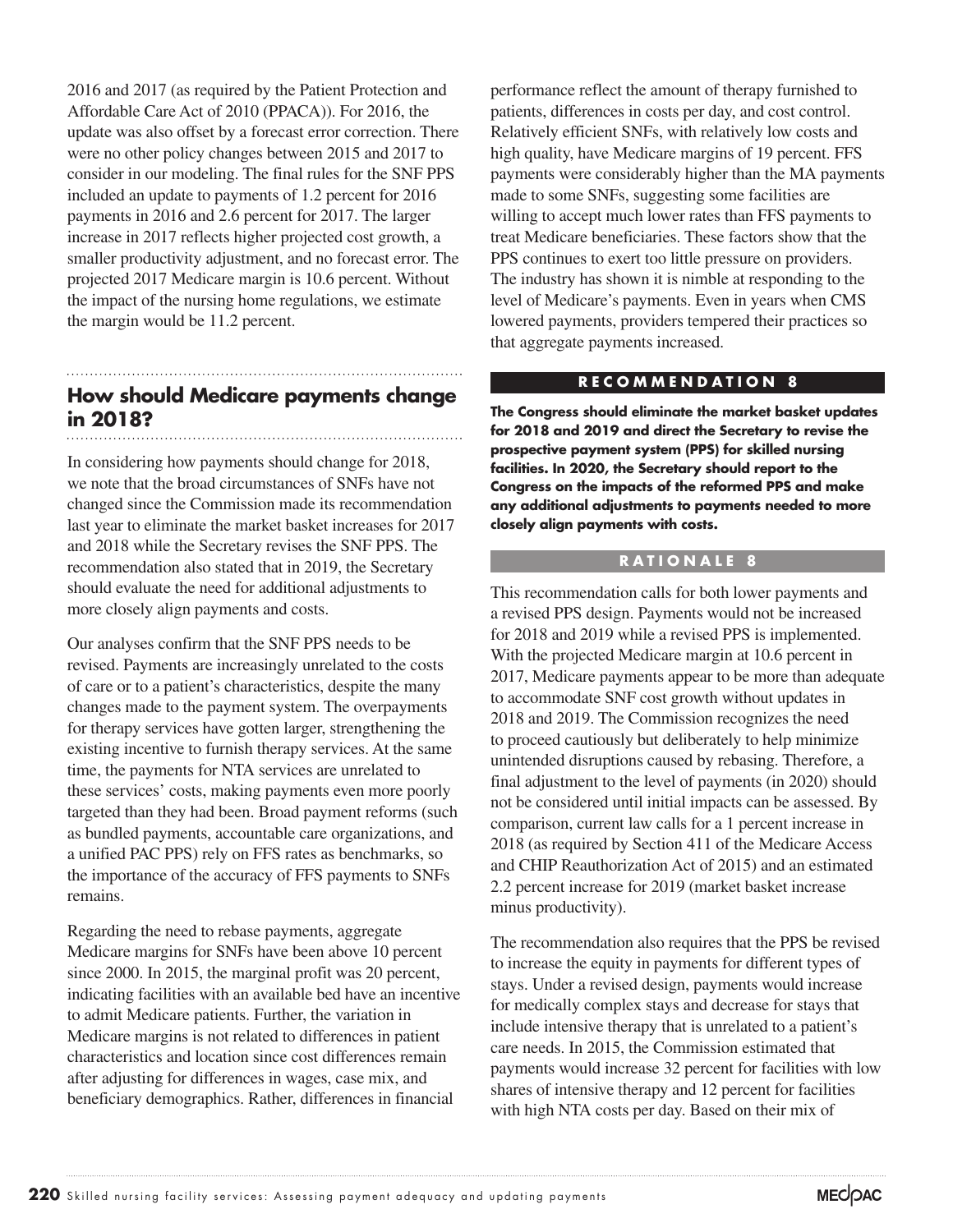patients and therapy practices, payments were estimated to increase 21 percent for hospital-based facilities. While a needs-based design would improve the equity in payments and narrow the disparities in financial performance that result from the mix of cases facilities treat and therapy practices, it would not, and should not, address disparities that result from providers' inefficiencies.

The Commission believes that a two-year horizon to implement a revised design is feasible. The Commission first recommended a revised design in 2008 and since then has continued to develop and communicate alternative design features that redirect payments toward medically complex care (Medicare Payment Advisory Commission 2012, Medicare Payment Advisory Commission 2009, Medicare Payment Advisory Commission 2008, Medicare Payment Advisory Commission and The Urban Institute 2015). The Commission has grown increasingly frustrated with the lack of statutory and regulatory actions to lower the level of payments and implement a revised payment system.

The Commission is focused on ensuring beneficiaries' access to SNF care. The recommended changes should not impair beneficiary access; in fact, they could improve access to services for beneficiaries who are disadvantaged by the design of the current payment system. At the same time, the industry, including SNFs with higher concentrations of medically complex patients, should be paid adequately to furnish needed services. The Commission will continue to monitor beneficiary access, quality of care, and financial performance and may consider future recommendations based on industry performance.

#### **IMPLICATIONS 8**

#### **Spending**

Relative to current law, this recommendation would lower program spending by between \$750 million and \$2 billion for fiscal year 2018 and between \$5 billion and \$10 billion over five years. Savings occur because current law requires market basket increases for 2017 (offset by a productivity adjustment, as required by PPACA) and a 1 percent increase in 2018.

#### **Beneficiary and provider**

• We do not expect an adverse effect on beneficiary access. Revising the prospective payment system would raise payments for medically complex cases, making providers more likely to admit and treat

beneficiaries with such care needs. Access for these patients should increase. Even if a SNF with poor financial performance were to close, most beneficiaries live in counties with multiple providers and therefore would continue to have a SNF in the county. Given the current level of payments, we do not expect the recommendation to affect providers' willingness or ability to care for Medicare beneficiaries. Aggregate provider payments would be lower than under current law, but the recommendation would reduce the disparities in Medicare margins across providers by increasing payments to hospitalbased and nonprofit SNFs and lowering them to forprofit and freestanding SNFs. Effects on individual providers would be a function of their mix of patients and current practice patterns. The recommendation would not eliminate all of the differences in Medicare margins across providers because of their large cost differences.

# **Medicaid trends**

Section 2801 of the Patient Protection and Affordable Care Act of 2010 requires the Commission to examine spending, use, and financial performance trends in the Medicaid program for providers with a significant portion of revenues or services associated with the Medicaid program. We report nursing home spending trends for Medicaid and financial performance for non-Medicare payers. Medicaid revenues and costs are not reported in the Medicare cost reports. In a joint publication with the Medicaid and CHIP Payment Access Commission, we report on characteristics, service use, and spending for dual-eligible beneficiaries (Medicare Payment Advisory Commission and the Medicaid and CHIP Payment and Access Commission 2016).

Medicaid covers nursing home (long-term care) and skilled nursing care provided in nursing facilities. Medicaid also pays for long-term care services that Medicare does not cover. For beneficiaries who are dually eligible for Medicaid and Medicare, Medicaid pays the Medicare copayments required of beneficiaries beginning on day 21 of a SNF stay.

#### **Count of Medicaid-certified nursing homes**

The number of nursing facilities certified as Medicaid providers has stayed relatively stable, with a small decline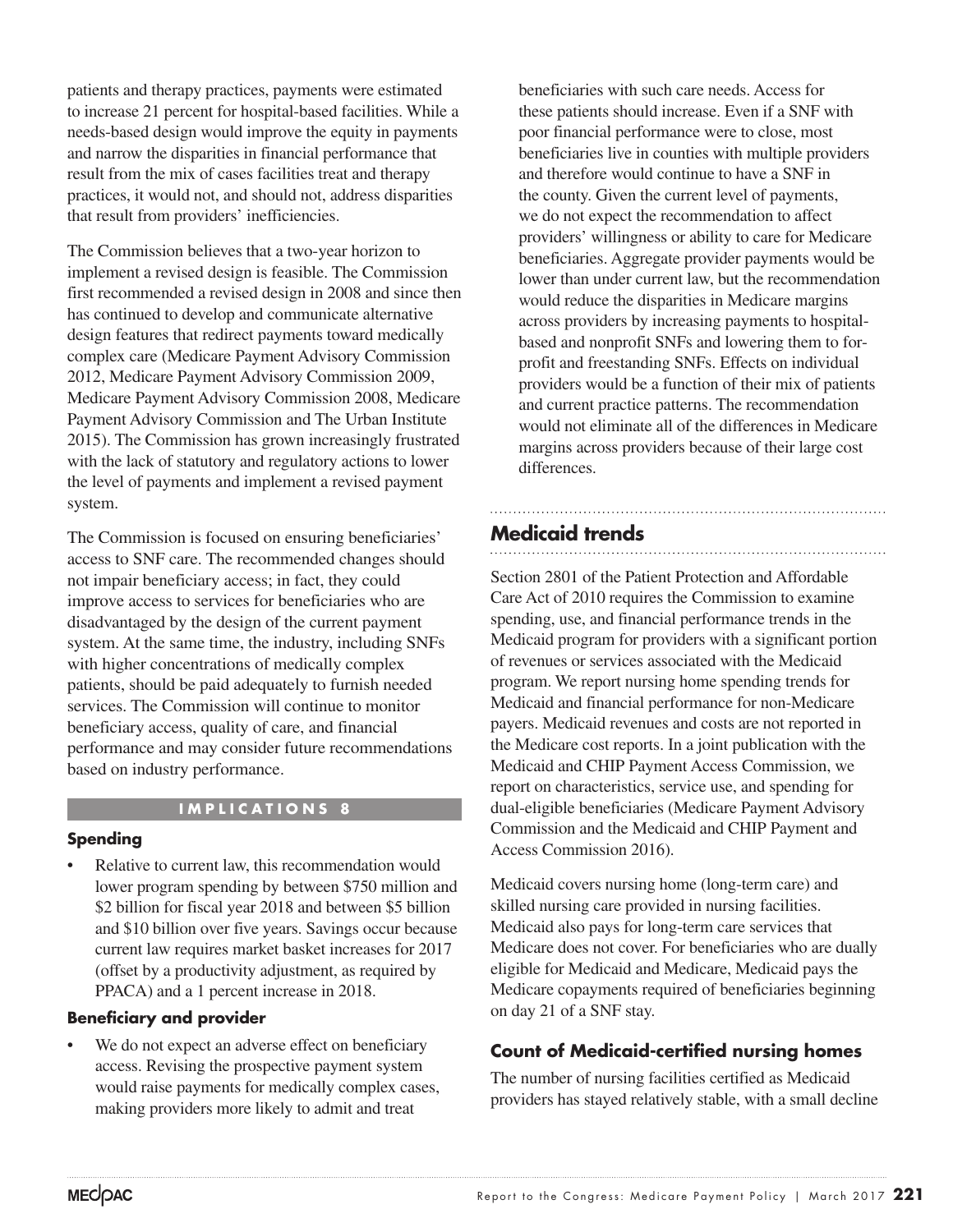| <b>TABLE</b><br>$  8 - 11  $                                                                                                             |                             |      |      |      |          |        |        | The number of nursing homes treating Medicaid enrollees stayed relatively stable in 2016 |
|------------------------------------------------------------------------------------------------------------------------------------------|-----------------------------|------|------|------|----------|--------|--------|------------------------------------------------------------------------------------------|
|                                                                                                                                          | 2006                        | 2008 | 2010 | 2012 | 2014     | 2015   | 2016   | Percent change<br>2015–2016                                                              |
| Number of facilities                                                                                                                     | 15.299 15.190 15.117 15.073 |      |      |      | - 15.048 | 15.052 | 14.971 | $-0.5%$                                                                                  |
| Source: Certification and Survey Provider Enhanced Reporting on CMS's Survey and Certification Providing Data Quickly system, 2006–2016. |                             |      |      |      |          |        |        |                                                                                          |

between 2015 and 2016 (Table 8-11). The decline in number may reflect the expansion in some states of homeand community-based services (HCBS), which allow beneficiaries to remain in their homes rather than in an institution. State HCBS waivers and federal initiatives have accelerated the trend toward HCBS. In fiscal years 2015 and 2016, 46 states expanded the number of beneficiaries served by HCBS, an increase from 42 states in fiscal year 2014 and 33 states in fiscal year 2013 (Smith et al. 2016). This number continues to increase in 2017, with 47 states expanding the number of beneficiaries served by HCBS.



#### **Spending**

CMS estimates that \$46 billion was spent in 2016 on Medicaid-funded nursing home services (combined state and federal funds) (Office of the Actuary 2016a) (Figure 8-5). Between 2015 and 2016, CMS estimates that Medicaid spending on nursing home services increased by 1.4 percent. CMS projects that spending will grow by 0.16 percent in 2017. This lower increase in spending is in part due to an increased use of managed care organizations (MCOs), and expenditures from MCOs are reported separately from the nursing facility spending data. Year-toyear changes in spending have been variable, increasing in some years and decreasing in others, with overall spending increasing 6.2 percent from 2001 to 2016. The large decrease in spending in 2015 reflects the increased enrollment in MCOs.

Analysis of Medicaid rate-setting trends found that 19 states restricted (froze or reduced) rates paid to nursing homes in 2016, while 31 states and the District of Columbia (DC) increased rates (Smith et al. 2016). In 2017, 31 states and DC again plan to increase rates, and 19 states plan to restrict them. While fewer states raised rates from previous years (36 states and DC increased rates in 2015), the number of states cutting nursing facility rates is dropping. Of the 19 states restricting rates in 2016 and 2017, 4 states cut rates in 2016, and only 1 state cut rates for 2017. States continue to use provider taxes to raise federal matching funds. In fiscal year 2016, 44 states and DC levied provider taxes on nursing homes, and all plan to continue to do so in fiscal year 2017.

#### **Non-Medicare and total margins in nursing homes**

Total margins reflect all payers (including Medicaid, private insurers, and managed care) across all lines of business (for example, nursing home care, hospice care, ancillary services, home health care, and investment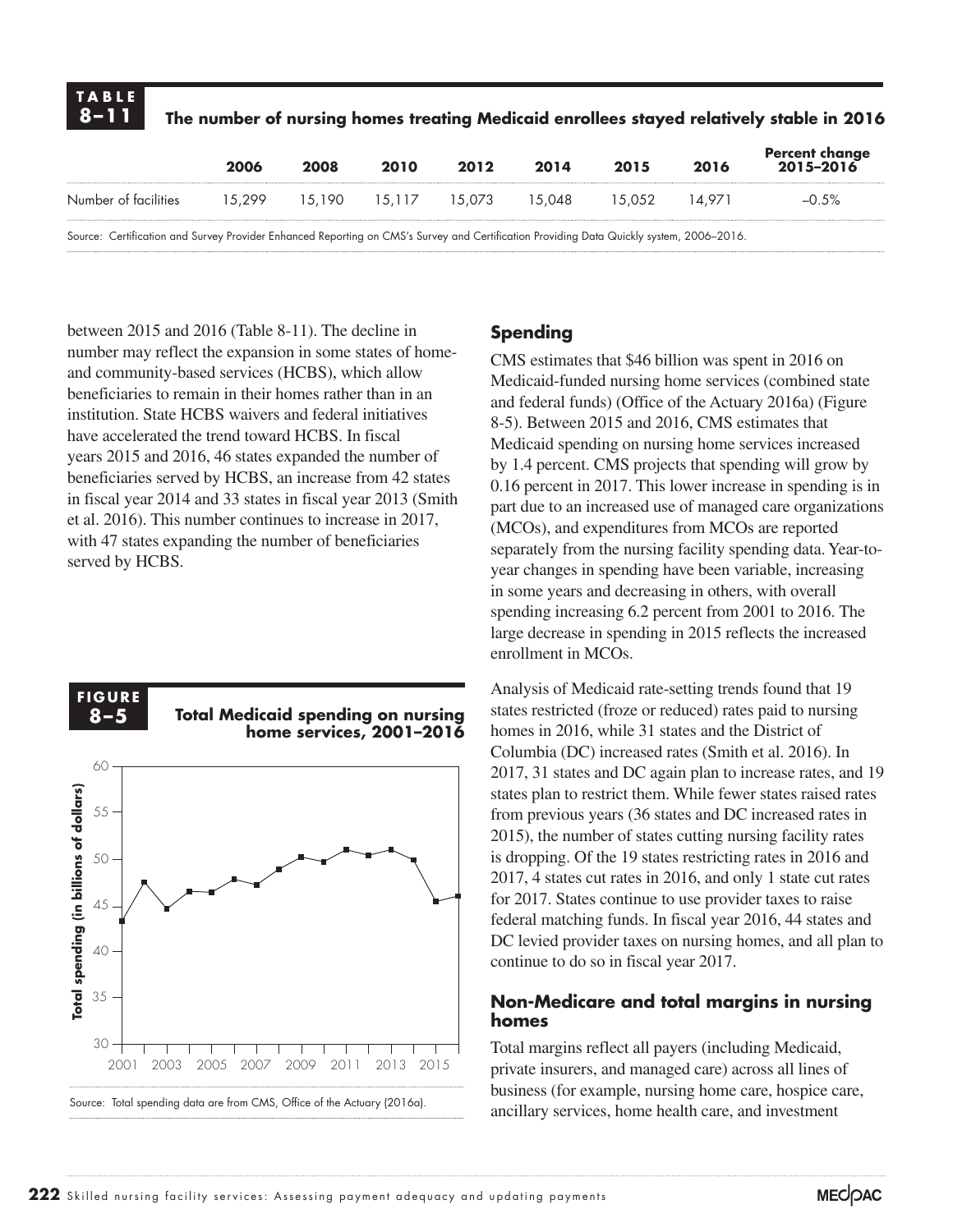#### **8–12 In the past 10 years, non-Medicare margins have been negative, but total margins have been positive in freestanding SNFs**

| <b>Type of margin</b>                                                                                                                                                                                                            | 2008   | 2010   | 2011  | 2012   | 2013  | 2014                                                                                                                                | 2015                         |
|----------------------------------------------------------------------------------------------------------------------------------------------------------------------------------------------------------------------------------|--------|--------|-------|--------|-------|-------------------------------------------------------------------------------------------------------------------------------------|------------------------------|
| Total margin                                                                                                                                                                                                                     | 2.2%   | 3.5%   | 3.8%  | $.8\%$ | 9%    | .9%                                                                                                                                 | 1.6%                         |
| Non-Medicare margin                                                                                                                                                                                                              | $-2.4$ | $-1.5$ | $-26$ | $-2.0$ | $-19$ | $-1.5$                                                                                                                              | $-2.0$                       |
| $\mathbf{v}$ , and the set of the set of the set of the set of the set of the set of the set of the set of the set of the set of the set of the set of the set of the set of the set of the set of the set of the set of the set |        |        |       |        |       | $\mathbf{r}$ and $\mathbf{r}$ and $\mathbf{r}$ and $\mathbf{r}$ and $\mathbf{r}$ and $\mathbf{r}$ and $\mathbf{r}$ and $\mathbf{r}$ | $\sim$ $\prime\prime$ $\sim$ |

Note: SNF (skilled nursing facility). "Total margin" includes the revenues and costs associated with all payers and all lines of business. "Non-Medicare margin" includes the revenues and costs associated with Medicaid and private payers for all lines of business. Source: MedPAC analysis of freestanding 2008–2015 SNF cost reports.

income). In 2015, total margins were positive (1.6 percent). The median total margin was 1.7 percent, with margins at the 25th and 75th percentiles ranging from –1.0 percent to 4.3 percent, respectively. Total margins have declined since 2011, reflecting the impact of PPACA reductions to Medicare payments and the growing share

of managed care payments that are lower than Medicare's FFS payments.

Non-Medicare margins reflect the profitability of all services except Medicare FFS SNF services. The aggregate non-Medicare margin in 2015 was –2.0 percent, a decline from 2014 (Table 8-12). ■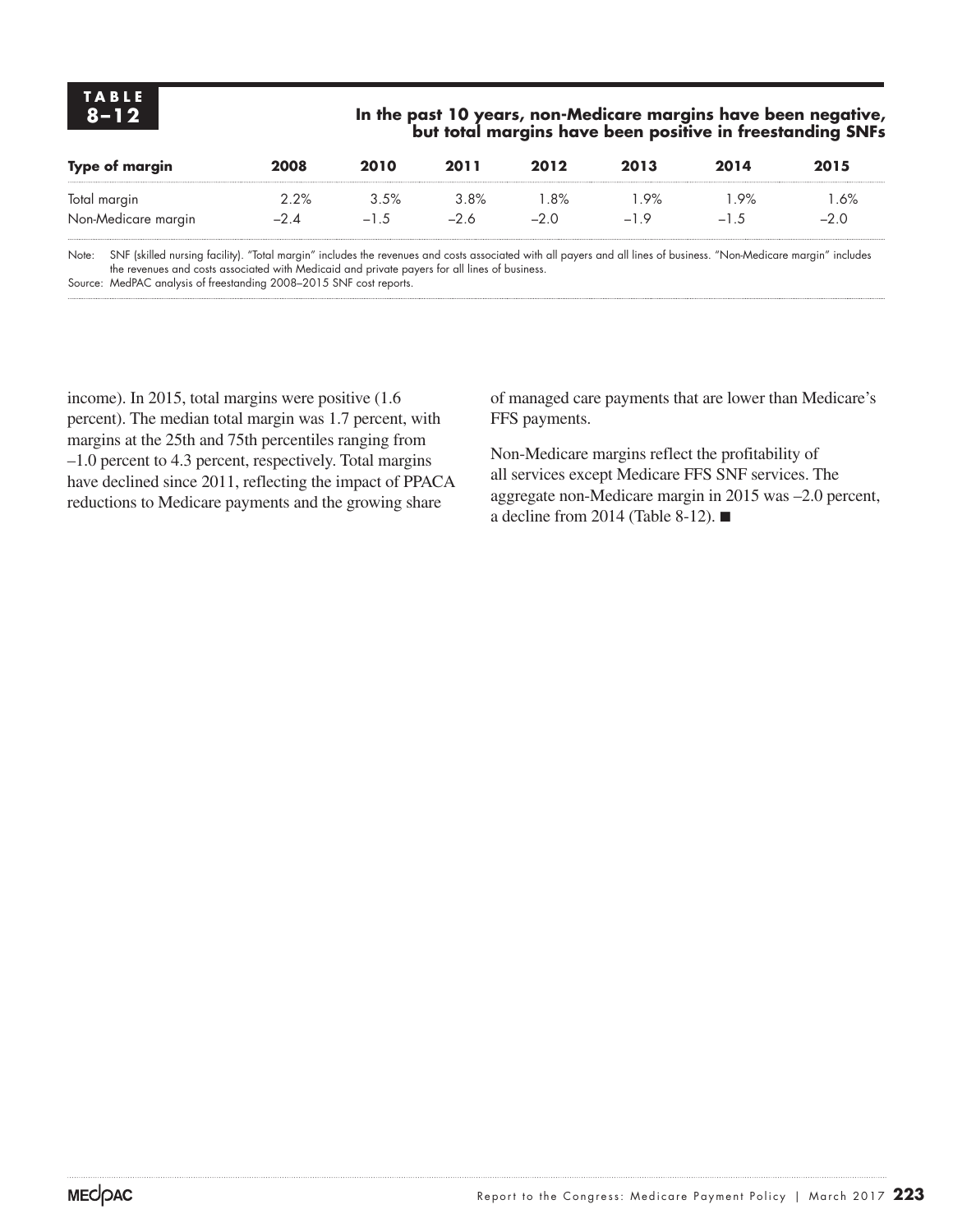- 1 Throughout this chapter, "beneficiary" refers to an individual whose SNF stay coverage (Part A) is paid for by Medicare. Some beneficiaries who no longer qualify for Medicare coverage remain in the facility to receive long-term care services, which are not covered by Medicare. During long-term care stays, beneficiaries may receive care such as physician services, outpatient therapy services, and prescription drugs that are paid for separately under the Part B and Part D benefits. Services furnished outside the Part A–covered stay are not paid under the SNF PPS and are not considered in this chapter. Except where specifically noted, the chapter examines FFS Medicare spending and service use and excludes services and spending for SNF services furnished to beneficiaries enrolled in Medicare Advantage plans. Some beneficiaries also qualify for Medicaid and are referred to as "dual-eligible beneficiaries."
- 2 A spell of illness begins when a beneficiary has not had hospital care or skilled care in a SNF for 60 consecutive days. Observation days and emergency room stays do not count toward the three-day requirement.
- 3 For services to be covered, the SNF must meet Medicare's requirements of participation and agree to accept Medicare's payment rates. Medicare's requirements relate to many aspects of staffing and care delivery, such as requiring a registered nurse in the facility for 8 consecutive hours per day and licensed nurse coverage 24 hours a day, providing physical and occupational therapy services and speech– language pathology services as delineated in each patient's plan of care, and providing or arranging for physician services 24 hours a day in case of an emergency.
- 4 The program pays separately for some services, including certain chemotherapy drugs; certain customized prosthetics; certain ambulance services; Part B dialysis; emergency services; and certain outpatient services provided in a hospital (such as computed tomography, MRI, radiation therapy, and cardiac catheterizations).
- 5 The *SNF Payment Basics* is available at http://medpac.gov/ docs/default-source/payment-basics/medpac\_payment\_ basics\_16\_snf\_final.pdf?sfvrsn=0.
- 6 Intensive therapy days are those classified in the ultra-high and very high rehabilitation case-mix groups. Rehabilitation groups are based on minutes of rehabilitation provided per week. "Ultra-high rehabilitation" includes patients who receive more than 720 minutes per week; "very high rehabilitation" includes patients who receive 500–719 minutes per week.
- 7 There are two broad categories of medically complex casemix groups: clinically complex and special care. Clinically complex groups are used to classify patients who have burns, surgical wounds, hemiplegia, or pneumonia or who receive chemotherapy, oxygen therapy, intravenous medications, or transfusions while a SNF patient. Special care groups include patients who are comatose; have quadriplegia, chronic obstructive pulmonary disease, septicemia, diabetes requiring daily injections, fever with specific other conditions, cerebral palsy, multiple sclerosis, Parkinson's disease, respiratory failure, a feeding tube, pressure ulcers of specific sizes, or foot infections; receive radiation therapy or dialysis while a resident; or require parenteral or intravenous feedings or respiratory therapy for seven days.
- 8 Over the past 7 years, CMS changed the definitions of the existing case-mix groups and added 13 case-mix groups for medically complex days. It also shifted program dollars from therapy care to medically complex care, lowered payments for therapy furnished to multiple beneficiaries at the same time rather than in one-on-one sessions, required providers to reassess patients when the provision of therapy changed or stopped (which would, in turn, change assignments in case-mix groups), and required end-of-therapy assessments to prevent paying for therapy services after they have been discontinued.
- 9 Summaries of the technical expert panels are available at https://www.cms.gov/Medicare/Medicare-Fee-for-Service-Payment/SNFPPS/therapyresearch.html.
- 10 Medically complex days make up the other 6 percent of days. See endnote 7 for the definition of *medically complex*.
- 11 The eight ADLs for which SNF users required less assistance included bladder control, transfer, walk in the facility corridor, self-feeding, toileting, dressing, performing personal hygiene, and bed mobility. The measures for two ADLs increased: the share of the most dependent for bathing and the share of beneficiaries who were always incontinent.
- 12 Separate models (with their own covariates) are used to estimate expected community discharge rates for different discharge destinations (e.g., discharged home with home health care, discharged home without home health care, and discharged to a nursing home).
- 13 With inclusion of the other covariates, age categories were not found to be significant in explaining variation in outcomes and were dropped from the models, except for the model explaining differences in readmission during the 30 days postdischarge for community-residing beneficiaries younger than 65.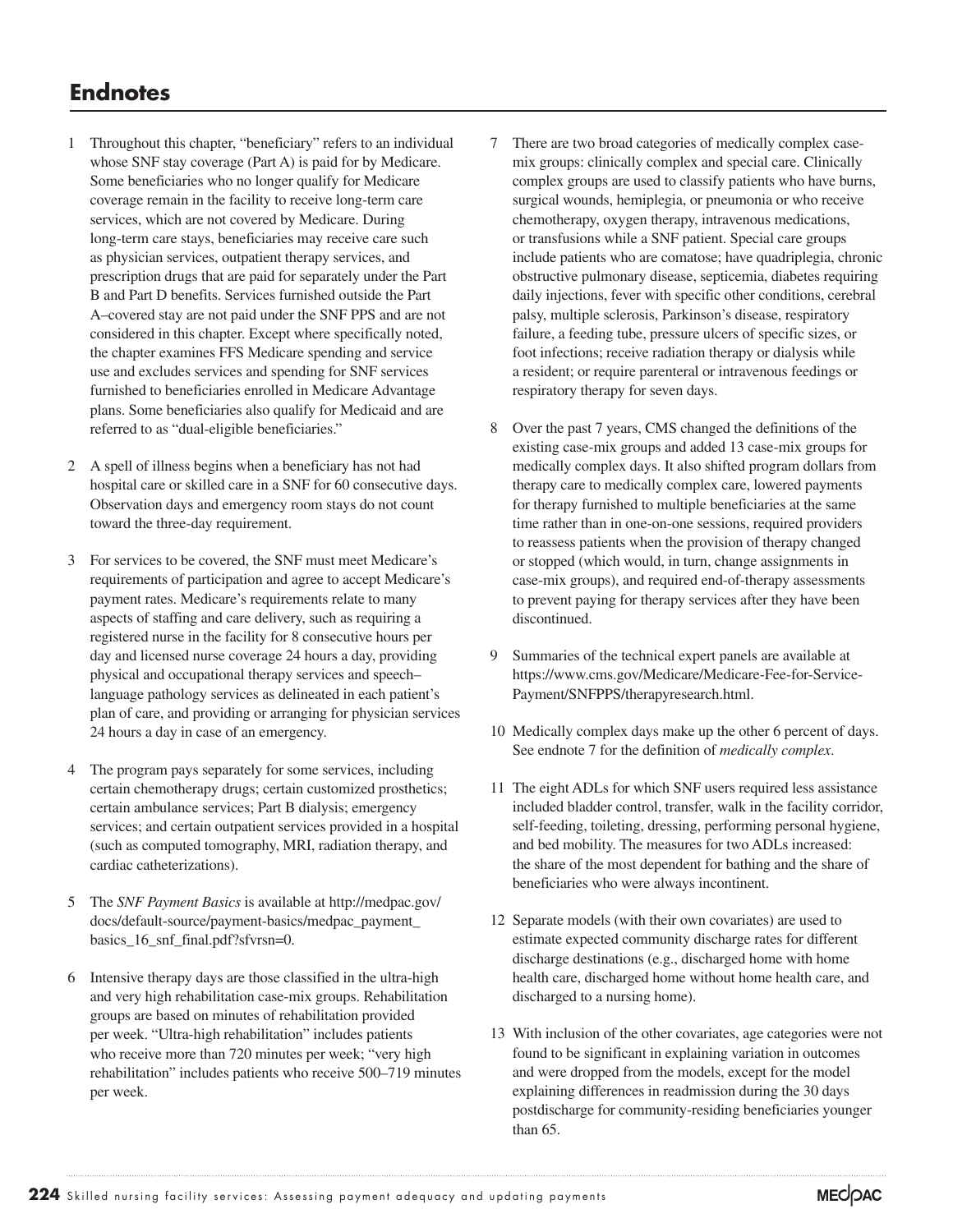- 14 The readmission rates of patients during their SNF stay and in the period after discharge cannot simply be added to get a combined rate because, in the combined measure, a stay is counted only once, even if the patient was readmitted during the SNF stay and in the post-stay period. In contrast, each relevant stay is counted separately in each measure.
- 15 We use the nursing component (as opposed to the payment weight of the case-mix group) to avoid distorting the measure of patient complexity by the amount of therapy furnished, which could be unrelated to patient care needs. We used the indexes adjusted for CMS's policy decisions to shift payments toward certain case-mix groups and away from others (White 2012). Because the nursing weights for intensive therapy are relatively high, a facility can have both a high case-mix index and a moderate or low share of medically complex patients.
- 16 The Special Focus Facility Initiative is a program to stimulate improvements in the quality of care at nursing homes with a history of serious quality problems. The initiative targets homes with a pattern over three years of more frequent and more serious problems (including harm or injury to residents) detected in their annual facility surveys. Facilities that improve and maintain those improvements can "graduate" from the program. Providers that do not improve face civil monetary penalties (fines) and eventual termination from Medicare and Medicaid.
- 17 We compared the assessments conducted at the beginning of stays (the "day 5" assessment). MA plans are not required to submit these assessments, and we cannot determine what share of plans submit them or the possible bias of assessments that are submitted.
- 18 Other Commission work has examined the financial incentives for MA plans to code comorbidities. That work found that MA risk scores were about 4 percent higher than for similar patients in FFS after accounting for coding differences (Medicare Payment Advisory Commission 2016). If this level of upcoding is representative of Medicare beneficiaries who use SNF services, risk scores for MA enrollees were even lower (that is, they had fewer comorbidities) than reported compared with FFS beneficiaries who used SNF services.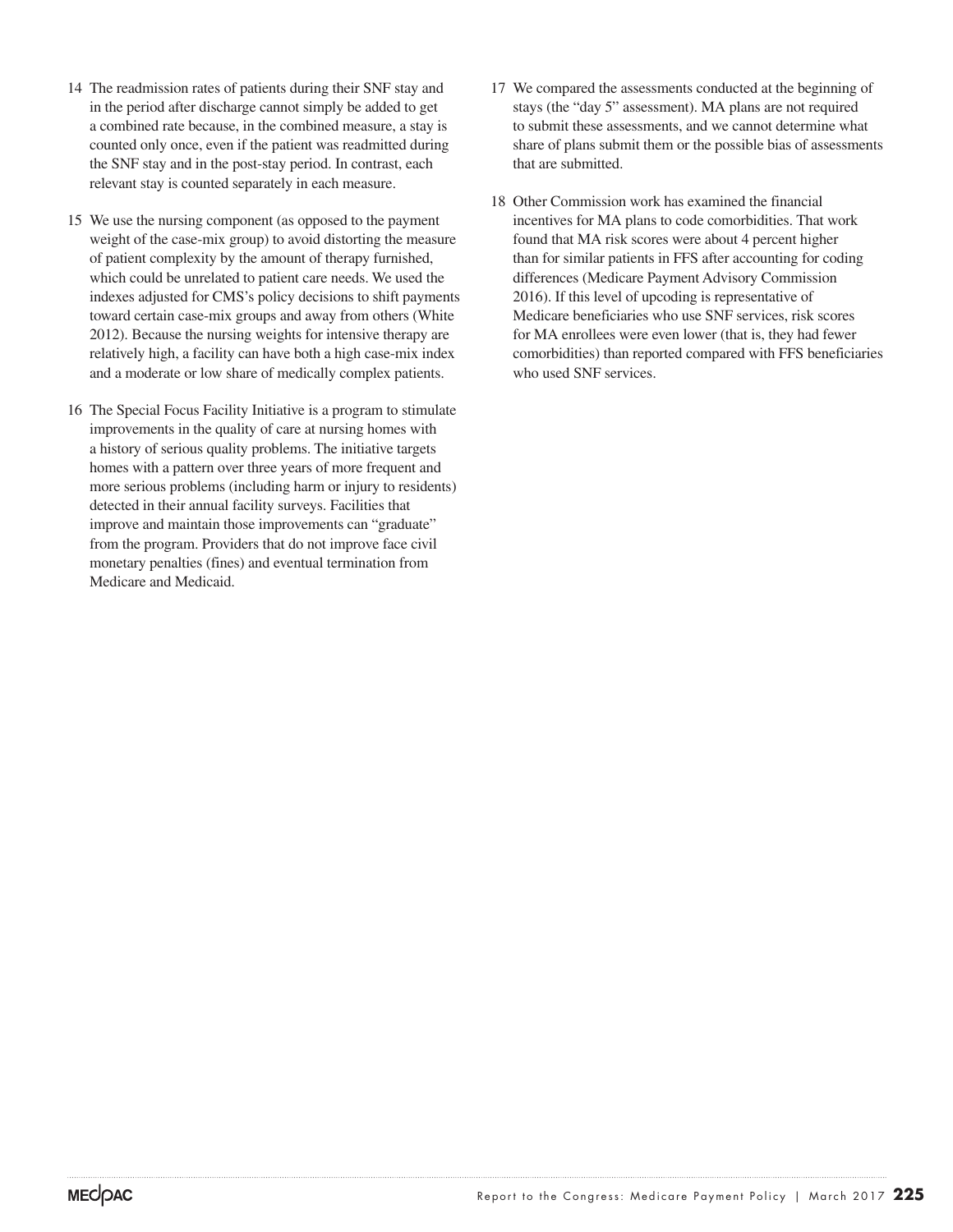# **References**

Acumen LLC. 2016. Skilled nursing facility payment models: Technical expert panel. June 15. https://www.cms.gov/Medicare/ Medicare-Fee-for-Service-Payment/SNFPPS/Downloads/SNF\_ Third\_TEP\_Presentation.pdf.

American Health Care Association. 2016. AHCA Quality Initiative progress (as of August 11, 2016). https://www. ahcancal.org/quality\_improvement/qualityinitiative/Documents/ AHCA%20Quality%20Initiative%20A%20Snapshot%20of%20 Progress%20As%20of%20June%2029%202016.pdf.

Boards of Trustees, Federal Hospital Insurance and Federal Supplementary Medical Insurance Trust Funds. 2016. *2016 annual report of the Boards of Trustees of the Federal Hospital Insurance and Federal Supplementary Insurance Trust Funds.* Washington, DC: Boards of Trustees.

Cain Brothers. 2016. *2016 healthcare industry outlook: Strategies for healthcare leaders* no. 79. January 7.

Centers for Medicare & Medicaid Services, Department of Health and Human Services. 2016a. Certification and Survey Provider Enhanced Reporting (CASPER) on CMS's Survey and Certification Providing Data Quickly (PDQ) system.

Centers for Medicare & Medicaid Services, Department of Health and Human Services. 2016b. Medicare and Medicaid programs; reform of requirements for long-term care facilities. Final rule. *Federal Register* 81, no. 192 (October 4): 68688–68872.

Centers for Medicare & Medicaid Services, Department of Health and Human Services. 2016c. Personal communication with Maria Diacogiannis, Office of Information Products and Data Analytics.

Connole, P. 2016. Banks cater to long term care. *Provider Long Term and Post-Acute Care,* September.

Department of Housing and Urban Development. 2016. Personal communication with Jennifer Buhlman from the Office of Healthcare Programs, Section 232.

Department of Justice. 2016a. Life Care Centers of America Inc. agrees to pay \$145 million to resolve False Claims Act allegations relating to the provision of medically unnecessary rehabilitation therapy services. News release. October 24. https://www.justice. gov/opa/pr/life-care-centers-america-inc-agrees-pay-145-millionresolve-false-claims-act-allegations.

Department of Justice. 2016b. North American Health Care Inc. to pay \$28.5 million to settle claims for medically unnecessary rehabilitation therapy services. News release. September 19. https://www.justice.gov/opa/pr/north-american-health-care-incpay-285-million-settle-claims-medically-unnecessary.

Department of Justice. 2016c. Nursing home operator and director of long term care to pay \$2.5 million to settle false claims for rehabilitation therapy. News release. October 13. https://www. justice.gov/usao-ma/pr/nursing-home-operator-and-director-longterm-care-pay-25-million-settle-false-claims.

Diversicare. 2016a. 10–K annual report 2015. http://investor.dvcr. com/common/download/download.cfm?companyid=ABEA-4N6 H3A&fileid=844464&filekey=B64F6E65-E71E-4D3F-9832- 47AAAA7BE04F&filename=DVCR-2014\_AR\_final.pdf.

Diversicare. 2016b. Diversicare announces 2016 third quarter results and completes acquisition of 22 facilities in Mississippi and Alabama. http://investor.dvcr.com/releasedetail. cfm?ReleaseID=997527.

Ensign Group. 2016a. 2015 annual report. http://investor. ensigngroup.net/annuals.cfm.

Ensign Group. 2016b. Investor presentation, September. http:// investor.ensigngroup.net/index.cfm.

Evans, M. 2015. Hospitals select preferred SNFs to improve postacute options. *Modern Healthcare*, May 11.

Genesis HealthCare. 2016. 2015 annual report. http:// www.genesishcc.com/Portals/0/pdfs/Investors/ AnnualReportAndProxy/2015%20Annual%20Report\_FINAL.pdf.

Government Accountability Office. 2002. *Skilled nursing facilities: Providers have responded to Medicare payment system by changing practices.* GAO–02–841. Washington, DC: GAO.

Government Accountability Office. 1999. *Skilled nursing facilities: Medicare payments need to better account for nontherapy ancillary cost variation.* GAO/HEHS–99–185. Washington, DC: GAO.

Irving Levin Associates Inc. 2016a. LTACs vs. SNFs vs. IRFs: Mergers, acquisitions, and the battle for the post-acute patient. Webinar. September 22.

Irving Levin Associates Inc. 2016b. *The senior care acquisition report: 21st edition.* Norwalk, CT: Irving Levin Associates Inc.

Kaufmann, B. 2016. Investment capital needed for skilled nursing operations. *Provider Long Term and Post-Acute Care,* September.

Kindred Healthcare. 2016a. Kindred at home. http://www. kindredhealthcare.com/what-we-do/homecare-and-hospice/.

Kindred Healthcare. 2016b. Q3 2016 Kindred Healthcare Inc. earnings conference call. November 8.